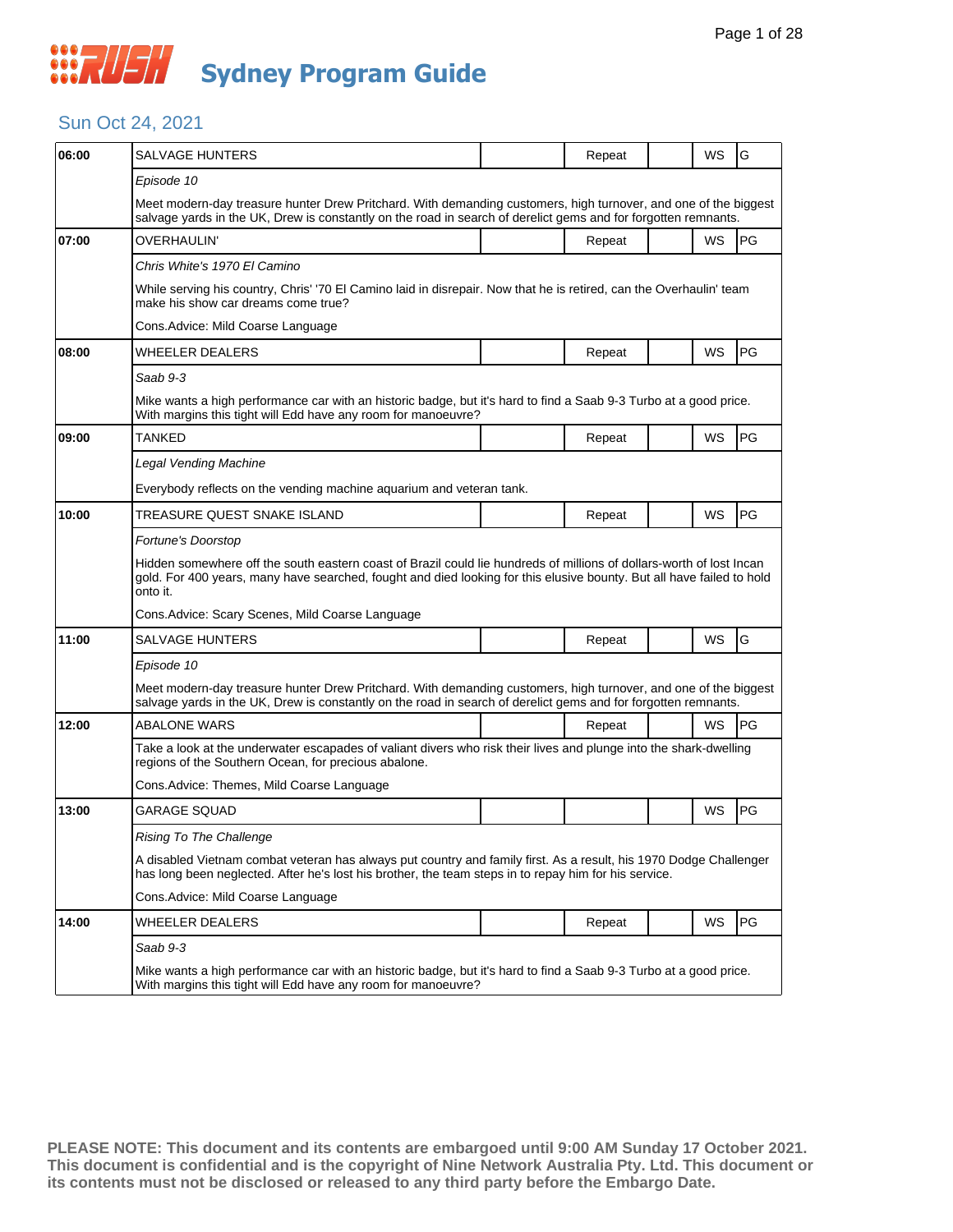## Sun Oct 24, 2021

| 15:00 | <b>OVERHAULIN'</b>                                                                                                                                                                                                              |           | Repeat |  | <b>WS</b> | PG |  |  |
|-------|---------------------------------------------------------------------------------------------------------------------------------------------------------------------------------------------------------------------------------|-----------|--------|--|-----------|----|--|--|
|       | Chris White's 1970 El Camino                                                                                                                                                                                                    |           |        |  |           |    |  |  |
|       | While serving his country, Chris' '70 El Camino laid in disrepair. Now that he is retired, can the Overhaulin' team<br>make his show car dreams come true?                                                                      |           |        |  |           |    |  |  |
|       | Cons. Advice: Mild Coarse Language                                                                                                                                                                                              |           |        |  |           |    |  |  |
| 16:00 | <b>TOP GEAR</b>                                                                                                                                                                                                                 | Captioned | Repeat |  | <b>WS</b> | PG |  |  |
|       | In an electric car special, Chris, Freddie and Paddy each attempt to build their own-battery powered sports car on a<br>budget. Chris tests the Tesla Model 3 on track, while Danny Boyle and Himesh Patel are the quest stars. |           |        |  |           |    |  |  |
|       | Cons. Advice: Some Coarse Language, Dangerous Behaviour                                                                                                                                                                         |           |        |  |           |    |  |  |
| 17:30 | <b>TANKED</b>                                                                                                                                                                                                                   |           | Repeat |  | WS        | PG |  |  |
|       | <b>Legal Vending Machine</b>                                                                                                                                                                                                    |           |        |  |           |    |  |  |
|       | Everybody reflects on the vending machine aquarium and veteran tank.                                                                                                                                                            |           |        |  |           |    |  |  |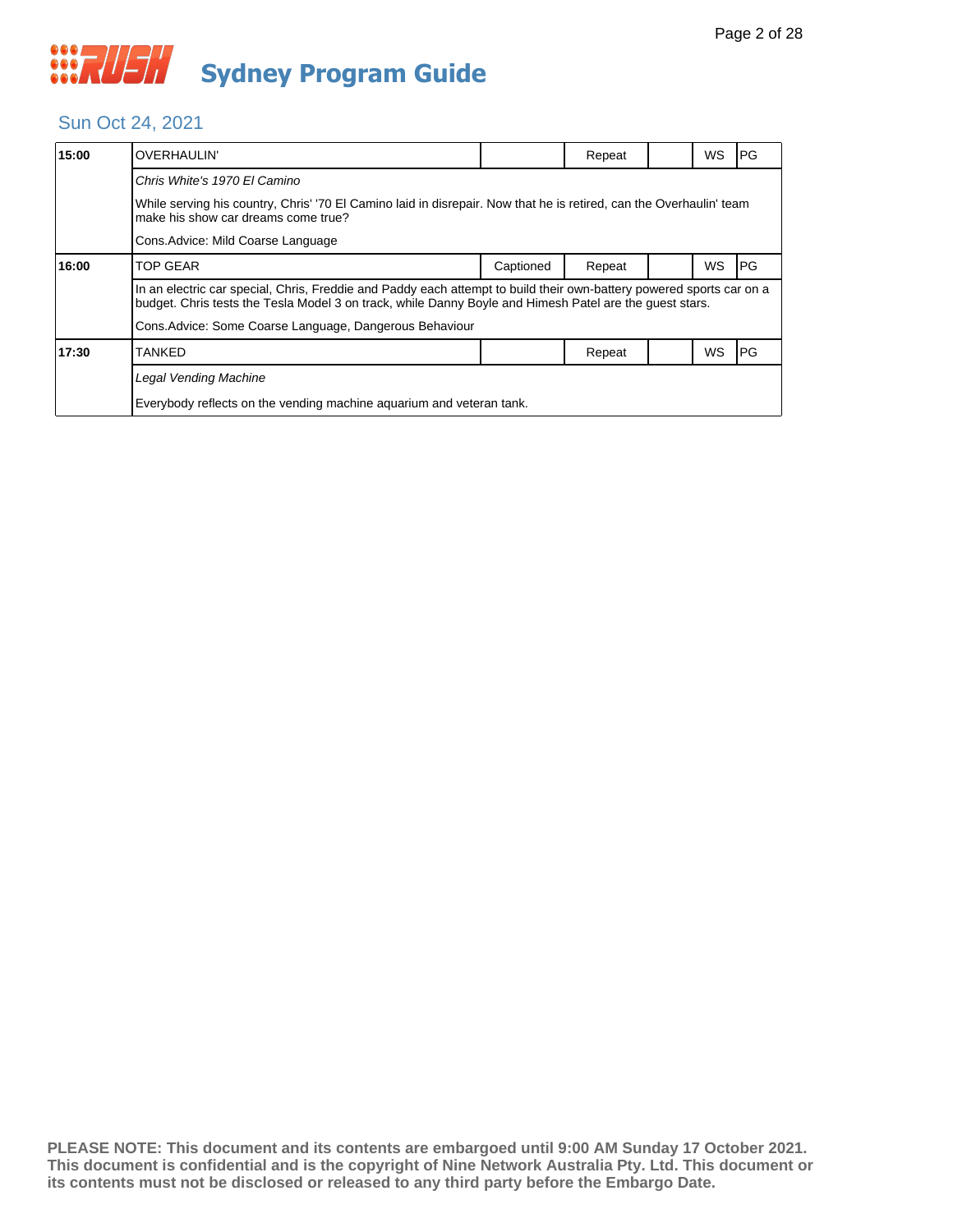## *CONSTRUSH* **Sydney Program Guide**

### Sun Oct 24, 2021

| 18:30 | WHEELER DEALERS                                                                                                                                                                                                                                                      |           | Repeat |  | <b>WS</b> | <b>PG</b> |  |  |
|-------|----------------------------------------------------------------------------------------------------------------------------------------------------------------------------------------------------------------------------------------------------------------------|-----------|--------|--|-----------|-----------|--|--|
|       | Saab 9-3                                                                                                                                                                                                                                                             |           |        |  |           |           |  |  |
|       | Mike wants a high performance car with an historic badge, but it's hard to find a Saab 9-3 Turbo at a good price.<br>With margins this tight will Edd have any room for manoeuvre?                                                                                   |           |        |  |           |           |  |  |
| 19:30 | WHEELER DEALERS                                                                                                                                                                                                                                                      |           |        |  | WS        | PG        |  |  |
|       | 1965 Barracuda Part 1                                                                                                                                                                                                                                                |           |        |  |           |           |  |  |
|       | Mike scours the Internet and local trade rags for bargain-priced modern classic cars needing attention. Edd China<br>applies the elbow grease to bring the cars up to a nearly new condition, allowing Mike to "sell them on" for a profit.                          |           |        |  |           |           |  |  |
| 20:30 | <b>IRON RESURRECTION</b>                                                                                                                                                                                                                                             |           | Repeat |  | <b>WS</b> | <b>PG</b> |  |  |
|       | <b>Barbecued Bird</b>                                                                                                                                                                                                                                                |           |        |  |           |           |  |  |
|       | It's baptism by fire when Joe and the boys resurrect a scorched '73 Pontiac Firebird. Can Joe, Shag, and Amanda<br>resurrect this barbecued bird?                                                                                                                    |           |        |  |           |           |  |  |
|       | Cons.Advice: Mild Coarse Language                                                                                                                                                                                                                                    |           |        |  |           |           |  |  |
| 21:30 | JUNKYARD EMPIRE                                                                                                                                                                                                                                                      |           |        |  | <b>WS</b> | <b>PG</b> |  |  |
|       | Hot Wheelin' and Dealin'                                                                                                                                                                                                                                             |           |        |  |           |           |  |  |
|       | As a child, Andy Cohen spent hours playing with his Hot Wheels. So when one of his idols - Hot Wheels' legendary<br>car designer Larry Wood - asks him to build him a life-size replica of one of his Hot Wheel designs, Andy sees it as<br>the build of a lifetime. |           |        |  |           |           |  |  |
|       | Cons.Advice: Mild Coarse Language                                                                                                                                                                                                                                    |           |        |  |           |           |  |  |
| 22:30 | BITCHIN' BOOT CAMP                                                                                                                                                                                                                                                   |           | Repeat |  | <b>WS</b> | M         |  |  |
|       | Blowin' Smoke                                                                                                                                                                                                                                                        |           |        |  |           |           |  |  |
|       | The competition is quickly getting more difficult. Dave and Kev divide the group into two teams, and explain the<br>day's assignment -- navigate a tricky exhaust challenge. The losing team will have to make a difficult choice.                                   |           |        |  |           |           |  |  |
|       | Cons.Advice: Some Coarse Language                                                                                                                                                                                                                                    |           |        |  |           |           |  |  |
| 23:30 | <b>TOP GEAR</b>                                                                                                                                                                                                                                                      | Captioned | Repeat |  | <b>WS</b> | PG        |  |  |
|       | In an electric car special, Chris, Freddie and Paddy each attempt to build their own-battery powered sports car on a<br>budget. Chris tests the Tesla Model 3 on track, while Danny Boyle and Himesh Patel are the guest stars.                                      |           |        |  |           |           |  |  |
|       | Cons.Advice: Some Coarse Language, Dangerous Behaviour                                                                                                                                                                                                               |           |        |  |           |           |  |  |
| 01:00 | STREET OUTLAWS                                                                                                                                                                                                                                                       |           | Repeat |  | <b>WS</b> | M         |  |  |
|       | Sharks After Dark                                                                                                                                                                                                                                                    |           |        |  |           |           |  |  |
|       | With the popularity of the Shark Pool, Chief must host 2 race nights! Henson, Your Mom, and Chuck 55 all show up<br>to challenge the gatekeeper, leaving Shane swimming for his survival. On the second race night, Chief and Shawn<br>rematch for the top spot.     |           |        |  |           |           |  |  |
|       | Cons.Advice: Adult Themes, Some Coarse Language, Dangerous Behaviour                                                                                                                                                                                                 |           |        |  |           |           |  |  |
| 02:00 | SALVAGE HUNTERS                                                                                                                                                                                                                                                      |           | Repeat |  | WS        | G         |  |  |
|       | Episode 10                                                                                                                                                                                                                                                           |           |        |  |           |           |  |  |
|       | Meet modern-day treasure hunter Drew Pritchard. With demanding customers, high turnover, and one of the biggest<br>salvage yards in the UK, Drew is constantly on the road in search of derelict gems and for forgotten remnants.                                    |           |        |  |           |           |  |  |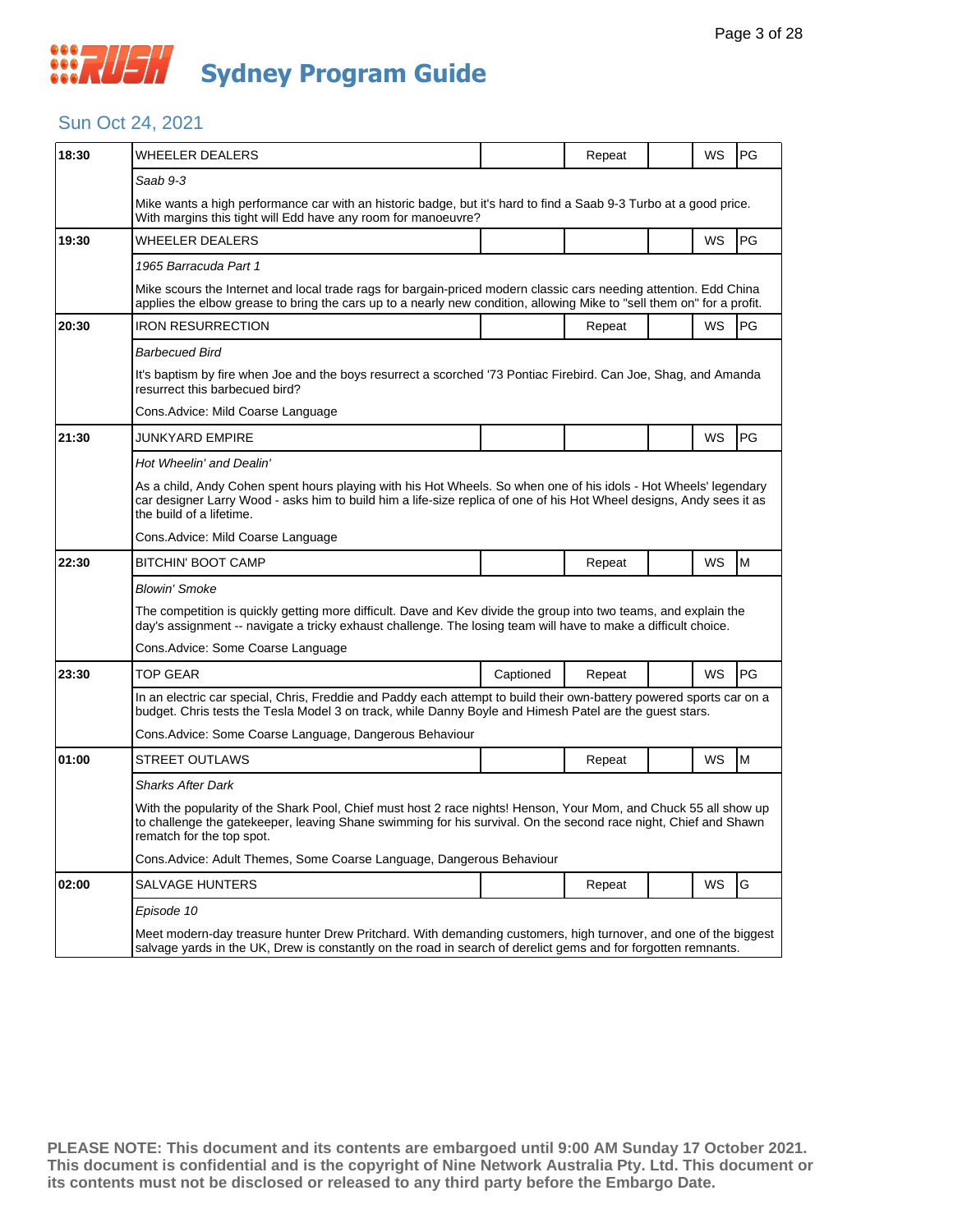## Sun Oct 24, 2021

| 03:00                              | <b>OVERHAULIN'</b>                                                                                                                                                                 |  | Repeat |  | WS        | IPG. |  |  |
|------------------------------------|------------------------------------------------------------------------------------------------------------------------------------------------------------------------------------|--|--------|--|-----------|------|--|--|
|                                    | Chris White's 1970 El Camino                                                                                                                                                       |  |        |  |           |      |  |  |
|                                    | While serving his country, Chris' '70 El Camino laid in disrepair. Now that he is retired, can the Overhaulin' team<br>make his show car dreams come true?                         |  |        |  |           |      |  |  |
| Cons. Advice: Mild Coarse Language |                                                                                                                                                                                    |  |        |  |           |      |  |  |
| 04:00                              | <b>WHEELER DEALERS</b>                                                                                                                                                             |  | Repeat |  | <b>WS</b> | IPG. |  |  |
|                                    | Saab 9-3                                                                                                                                                                           |  |        |  |           |      |  |  |
|                                    | Mike wants a high performance car with an historic badge, but it's hard to find a Saab 9-3 Turbo at a good price.<br>With margins this tight will Edd have any room for manoeuvre? |  |        |  |           |      |  |  |
| 05:00                              | TANKED                                                                                                                                                                             |  | Repeat |  | WS        | l PG |  |  |
|                                    | Legal Vending Machine                                                                                                                                                              |  |        |  |           |      |  |  |
|                                    | Everybody reflects on the vending machine aquarium and veteran tank.                                                                                                               |  |        |  |           |      |  |  |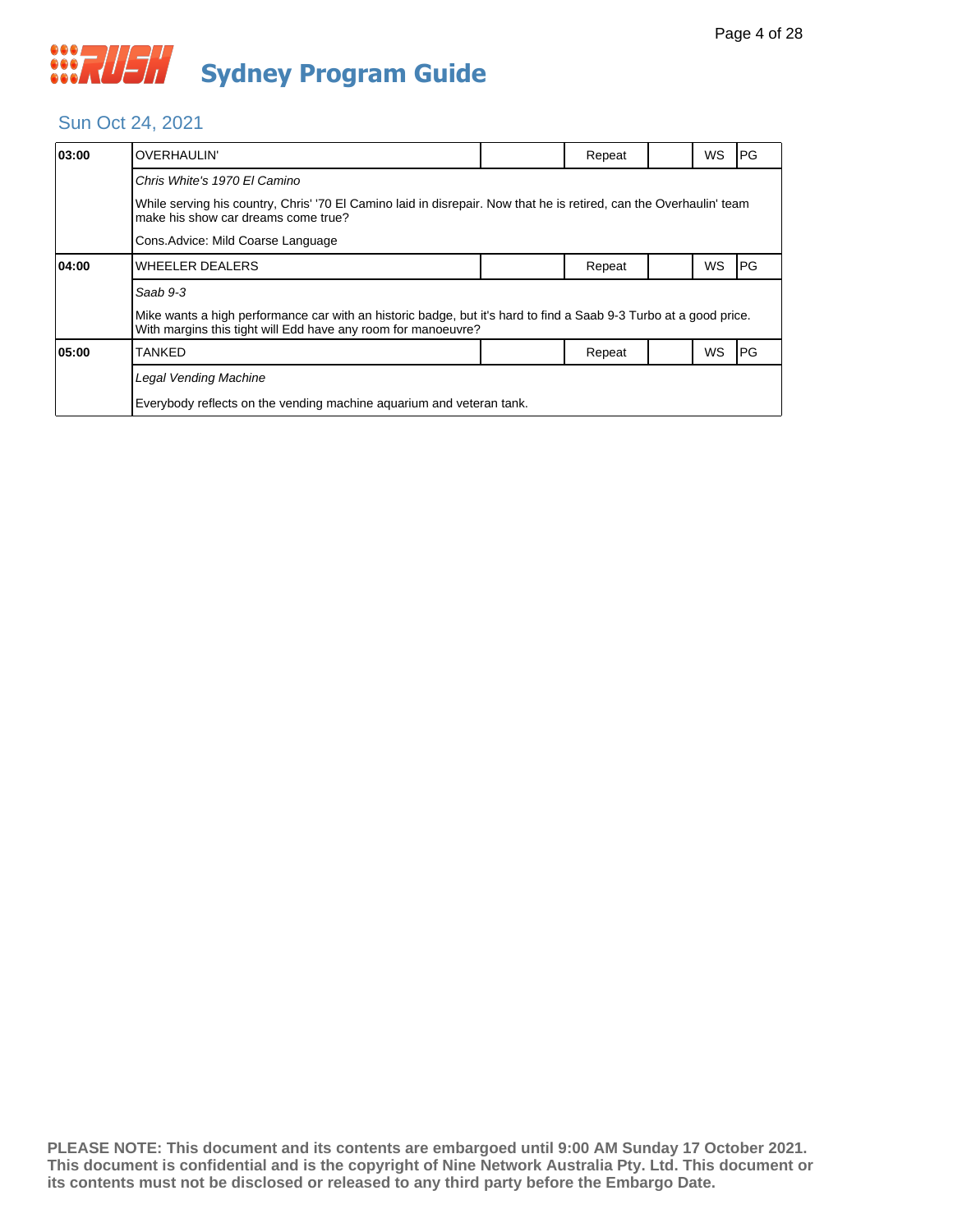## *CONSTRUSH* **Sydney Program Guide**

### Mon Oct 25, 2021

| 06:00 | <b>IRON RESURRECTION</b>                                                                                                                                                                                                                                             |  | Repeat |  | <b>WS</b> | PG        |  |  |
|-------|----------------------------------------------------------------------------------------------------------------------------------------------------------------------------------------------------------------------------------------------------------------------|--|--------|--|-----------|-----------|--|--|
|       | Barbecued Bird                                                                                                                                                                                                                                                       |  |        |  |           |           |  |  |
|       | It's baptism by fire when Joe and the boys resurrect a scorched '73 Pontiac Firebird. Can Joe, Shag, and Amanda<br>resurrect this barbecued bird?                                                                                                                    |  |        |  |           |           |  |  |
|       | Cons.Advice: Mild Coarse Language                                                                                                                                                                                                                                    |  |        |  |           |           |  |  |
| 07:00 | OVERHAULIN'                                                                                                                                                                                                                                                          |  | Repeat |  | <b>WS</b> | <b>PG</b> |  |  |
|       | Roger Webb's 1964 Fury                                                                                                                                                                                                                                               |  |        |  |           |           |  |  |
|       | A man's dedication to family and community prevent him from restoring his dream car, a 1964 Plymouth Fury.                                                                                                                                                           |  |        |  |           |           |  |  |
|       | Cons.Advice: Mild Coarse Language                                                                                                                                                                                                                                    |  |        |  |           |           |  |  |
| 08:00 | WHEELER DEALERS                                                                                                                                                                                                                                                      |  | Repeat |  | WS        | PG        |  |  |
|       | Dodge Charger                                                                                                                                                                                                                                                        |  |        |  |           |           |  |  |
|       | Mike heads to America in search of one of the finest cars in the US: the Dodge Charger, but such a prestigious car<br>carries a hefty price tag. Can he make a profit?                                                                                               |  |        |  |           |           |  |  |
| 09:00 | TANKED                                                                                                                                                                                                                                                               |  | Repeat |  | <b>WS</b> | <b>PG</b> |  |  |
|       | Tracy And His Octopus                                                                                                                                                                                                                                                |  |        |  |           |           |  |  |
|       | Get behind the scenes details and totally unfiltered commentary from the ATM crew on their octopus tank build for<br>celebrity comedian Tracy Morgan.                                                                                                                |  |        |  |           |           |  |  |
| 10:00 | <b>EXPEDITION UNKNOWN</b>                                                                                                                                                                                                                                            |  | Repeat |  | WS        | PG        |  |  |
|       | <b>Ghost Ship of the Great Lakes</b>                                                                                                                                                                                                                                 |  |        |  |           |           |  |  |
|       | Josh Gates tackles an enduring maritime mystery, the first ship to be lost in the Great Lakes, The Griffon. Using a<br>state of the art two-man submersible, Josh dives in to find a ship so elusive, it's known as "The Holy Grail of<br>Shipwrecks."               |  |        |  |           |           |  |  |
| 11:00 | <b>SALVAGE HUNTERS</b>                                                                                                                                                                                                                                               |  | Repeat |  | WS        | G         |  |  |
|       | Episode 11                                                                                                                                                                                                                                                           |  |        |  |           |           |  |  |
|       | Meet modern-day treasure hunter Drew Pritchard. With demanding customers, high turnover, and one of the biggest<br>salvage yards in the UK, Drew is constantly on the road in search of derelict gems and for forgotten remnants.                                    |  |        |  |           |           |  |  |
| 12:00 | WHEELER DEALERS                                                                                                                                                                                                                                                      |  | Repeat |  | <b>WS</b> | <b>PG</b> |  |  |
|       | 1965 Barracuda Part 1                                                                                                                                                                                                                                                |  |        |  |           |           |  |  |
|       | Mike scours the Internet and local trade rags for bargain-priced modern classic cars needing attention. Edd China<br>applies the elbow grease to bring the cars up to a nearly new condition, allowing Mike to "sell them on" for a profit.                          |  |        |  |           |           |  |  |
| 13:00 | JUNKYARD EMPIRE                                                                                                                                                                                                                                                      |  | Repeat |  | <b>WS</b> | <b>PG</b> |  |  |
|       | Hot Wheelin' and Dealin'                                                                                                                                                                                                                                             |  |        |  |           |           |  |  |
|       | As a child, Andy Cohen spent hours playing with his Hot Wheels. So when one of his idols - Hot Wheels' legendary<br>car designer Larry Wood - asks him to build him a life-size replica of one of his Hot Wheel designs, Andy sees it as<br>the build of a lifetime. |  |        |  |           |           |  |  |
|       | Cons. Advice: Mild Coarse Language                                                                                                                                                                                                                                   |  |        |  |           |           |  |  |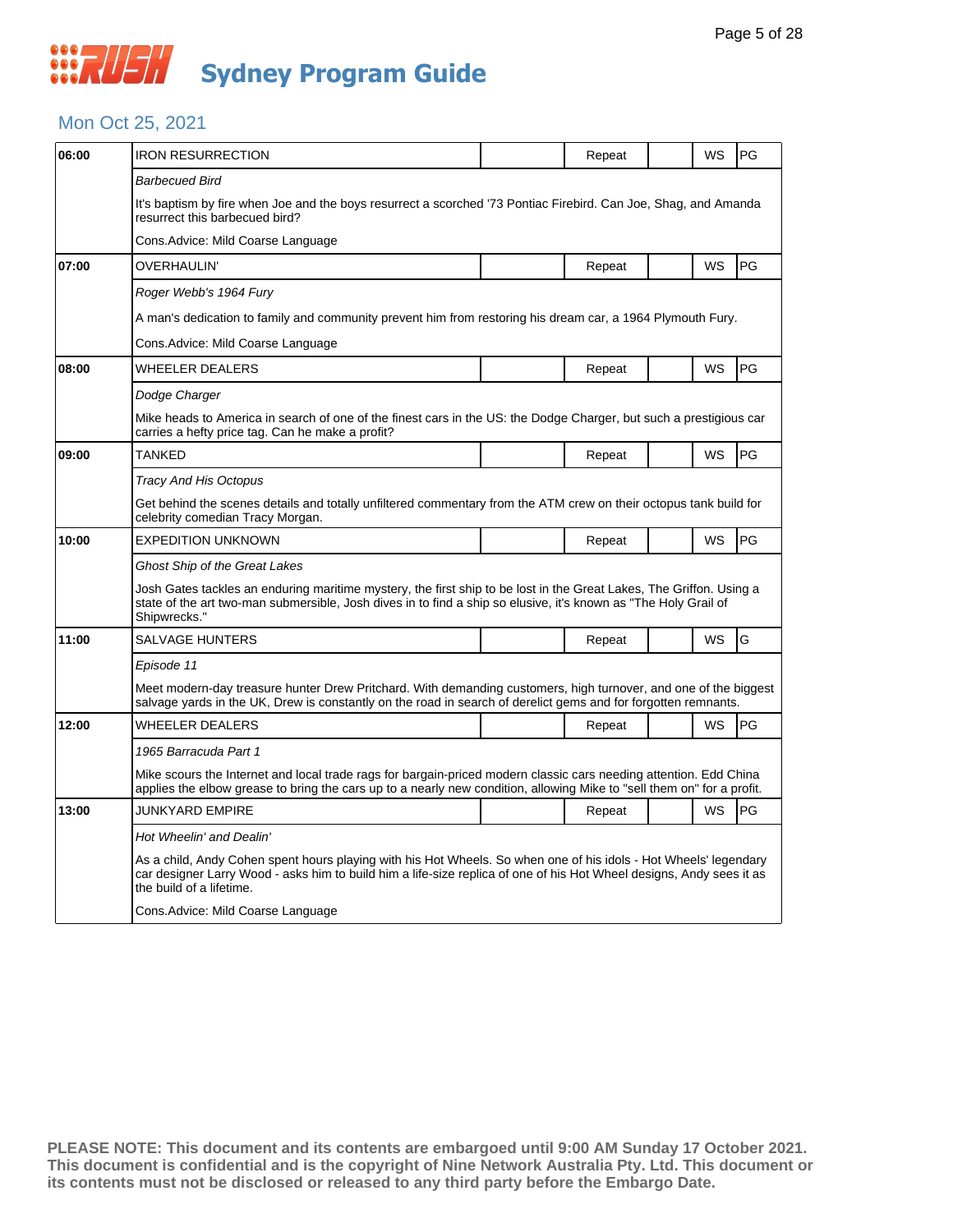

### Mon Oct 25, 2021

| 14:00 | <b>WHEELER DEALERS</b>                                                                                                                                                                                                            |  | Repeat |  | WS | PG        |  |  |
|-------|-----------------------------------------------------------------------------------------------------------------------------------------------------------------------------------------------------------------------------------|--|--------|--|----|-----------|--|--|
|       | Dodge Charger                                                                                                                                                                                                                     |  |        |  |    |           |  |  |
|       | Mike heads to America in search of one of the finest cars in the US: the Dodge Charger, but such a prestigious car<br>carries a hefty price tag. Can he make a profit?                                                            |  |        |  |    |           |  |  |
| 15:00 | OVERHAULIN'                                                                                                                                                                                                                       |  | Repeat |  | WS | PG        |  |  |
|       | Roger Webb's 1964 Fury                                                                                                                                                                                                            |  |        |  |    |           |  |  |
|       | A man's dedication to family and community prevent him from restoring his dream car, a 1964 Plymouth Fury.                                                                                                                        |  |        |  |    |           |  |  |
|       | Cons. Advice: Mild Coarse Language                                                                                                                                                                                                |  |        |  |    |           |  |  |
| 16:00 | <b>GARAGE SOUAD</b>                                                                                                                                                                                                               |  | Repeat |  | WS | PG        |  |  |
|       | <b>Disheveled Datsun</b>                                                                                                                                                                                                          |  |        |  |    |           |  |  |
|       | A motorcycle mechanic possesses a rare 1970 Datsun 240Z with problems both under the hood and inside the<br>vehicle.                                                                                                              |  |        |  |    |           |  |  |
|       | Cons. Advice: Mild Coarse Language                                                                                                                                                                                                |  |        |  |    |           |  |  |
| 16:30 | <b>SALVAGE HUNTERS</b>                                                                                                                                                                                                            |  | Repeat |  | WS | G         |  |  |
|       | Episode 11                                                                                                                                                                                                                        |  |        |  |    |           |  |  |
|       | Meet modern-day treasure hunter Drew Pritchard. With demanding customers, high turnover, and one of the biggest<br>salvage yards in the UK, Drew is constantly on the road in search of derelict gems and for forgotten remnants. |  |        |  |    |           |  |  |
| 17:30 | <b>TANKED</b>                                                                                                                                                                                                                     |  | Repeat |  | WS | <b>PG</b> |  |  |
|       | <b>Tracy And His Octopus</b>                                                                                                                                                                                                      |  |        |  |    |           |  |  |
|       | Get behind the scenes details and totally unfiltered commentary from the ATM crew on their octopus tank build for<br>celebrity comedian Tracy Morgan.                                                                             |  |        |  |    |           |  |  |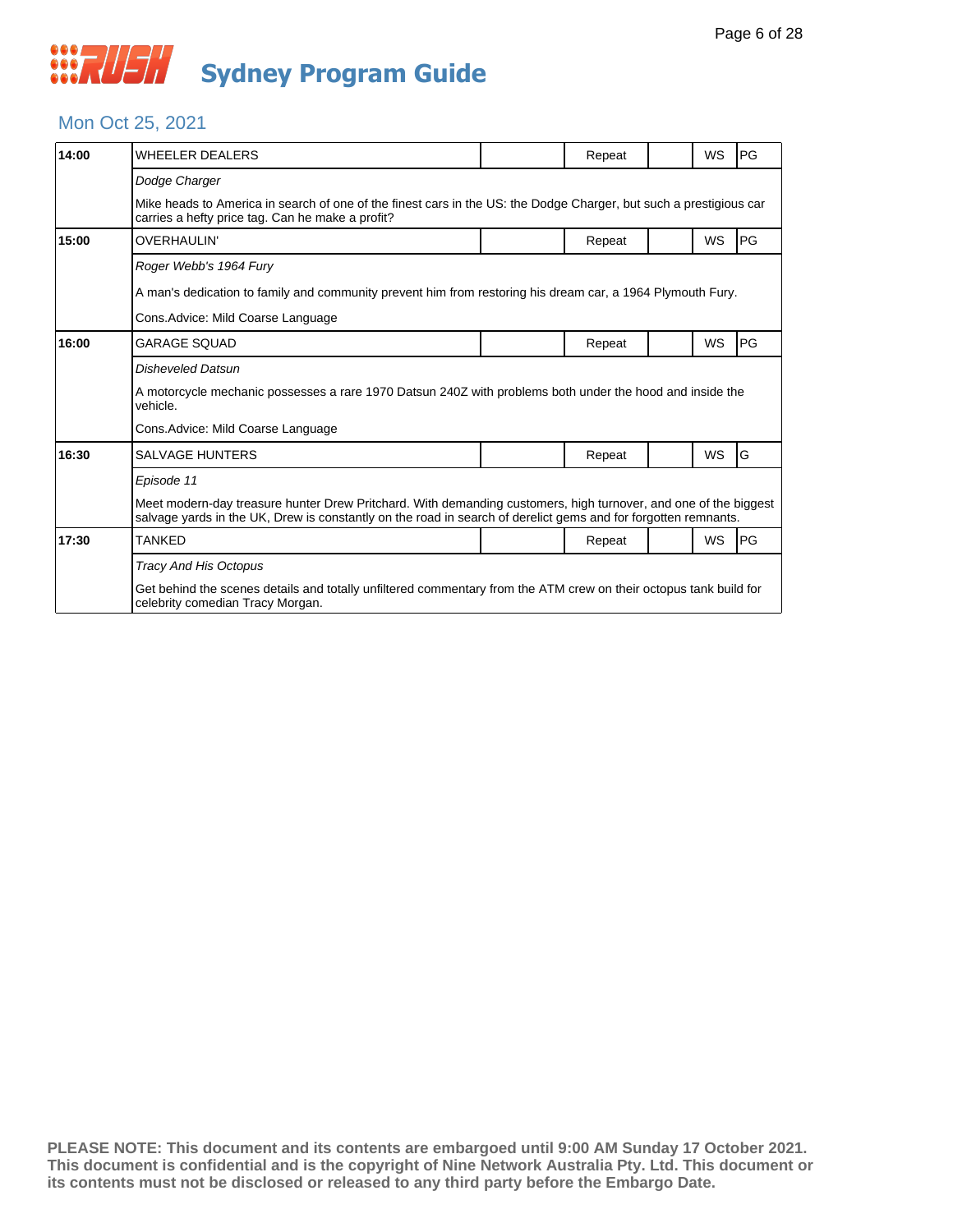## **WAUSH Sydney Program Guide**

### Mon Oct 25, 2021

| 18:30 | <b>WHEELER DEALERS</b>                                                                                                                                                                                                |                                                                                                                                                                                                               | Repeat |  | WS | PG        |  |  |
|-------|-----------------------------------------------------------------------------------------------------------------------------------------------------------------------------------------------------------------------|---------------------------------------------------------------------------------------------------------------------------------------------------------------------------------------------------------------|--------|--|----|-----------|--|--|
|       | Dodge Charger                                                                                                                                                                                                         |                                                                                                                                                                                                               |        |  |    |           |  |  |
|       | Mike heads to America in search of one of the finest cars in the US: the Dodge Charger, but such a prestigious car<br>carries a hefty price tag. Can he make a profit?                                                |                                                                                                                                                                                                               |        |  |    |           |  |  |
| 19:30 | ICE COLD GOLD                                                                                                                                                                                                         |                                                                                                                                                                                                               |        |  | WS | <b>PG</b> |  |  |
|       | Facing the Beast                                                                                                                                                                                                      |                                                                                                                                                                                                               |        |  |    |           |  |  |
|       | The ICG crew invades Greenland to mine for gold, rubies and sapphires before the large mining companies arrive.                                                                                                       |                                                                                                                                                                                                               |        |  |    |           |  |  |
|       | Cons. Advice: Mild Coarse Language                                                                                                                                                                                    |                                                                                                                                                                                                               |        |  |    |           |  |  |
| 20:30 | GOLD RUSH: DAVE TURIN'S LOST MINE                                                                                                                                                                                     |                                                                                                                                                                                                               |        |  | WS | M         |  |  |
|       | Gold Will Surrender                                                                                                                                                                                                   |                                                                                                                                                                                                               |        |  |    |           |  |  |
|       |                                                                                                                                                                                                                       | Dave's crew is hunting for better ground and behind on their gold target. To turn their season around, Dave calls on<br>a mining legend for help searching for gold at the historic Birdseye mine in Montana. |        |  |    |           |  |  |
|       | Cons.Advice: Some Coarse Language                                                                                                                                                                                     |                                                                                                                                                                                                               |        |  |    |           |  |  |
| 21:30 | BERING SEA GOLD SPECIALS                                                                                                                                                                                              |                                                                                                                                                                                                               |        |  | WS | M         |  |  |
|       | Digging Deep                                                                                                                                                                                                          |                                                                                                                                                                                                               |        |  |    |           |  |  |
|       | After five seasons on the Bering Sea, we recap the struggles and triumphs of the Pomrenke family, the star-crossed<br>lovers Zeke and Emily, Vernon's various crew issues, and the chaos that is the Fightin' Kellys. |                                                                                                                                                                                                               |        |  |    |           |  |  |
|       | Cons.Advice: Some Coarse Language, Some Violence                                                                                                                                                                      |                                                                                                                                                                                                               |        |  |    |           |  |  |
| 22:30 | ALASKAN BUSH PEOPLE                                                                                                                                                                                                   |                                                                                                                                                                                                               | Repeat |  | WS | M         |  |  |
|       | <b>Bull By the Horns</b>                                                                                                                                                                                              |                                                                                                                                                                                                               |        |  |    |           |  |  |
|       | The Wolfpack's quest for complete freedom takes a big step forward with livestock including a risky 2,000-pound<br>longhorn bull.                                                                                     |                                                                                                                                                                                                               |        |  |    |           |  |  |
|       | Cons.Advice: Mature Themes, Hunting Violence                                                                                                                                                                          |                                                                                                                                                                                                               |        |  |    |           |  |  |
| 23:30 | <b>ICE COLD GOLD</b>                                                                                                                                                                                                  |                                                                                                                                                                                                               | Repeat |  | WS | PG        |  |  |
|       | Facing the Beast                                                                                                                                                                                                      |                                                                                                                                                                                                               |        |  |    |           |  |  |
|       | The ICG crew invades Greenland to mine for gold, rubies and sapphires before the large mining companies arrive.                                                                                                       |                                                                                                                                                                                                               |        |  |    |           |  |  |
|       | Cons.Advice: Mild Coarse Language                                                                                                                                                                                     |                                                                                                                                                                                                               |        |  |    |           |  |  |
| 00:30 | GOLD RUSH: DAVE TURIN'S LOST MINE                                                                                                                                                                                     |                                                                                                                                                                                                               | Repeat |  | WS | M         |  |  |
|       | Gold Will Surrender                                                                                                                                                                                                   |                                                                                                                                                                                                               |        |  |    |           |  |  |
|       | Dave's crew is hunting for better ground and behind on their gold target. To turn their season around, Dave calls on<br>a mining legend for help searching for gold at the historic Birdseye mine in Montana.         |                                                                                                                                                                                                               |        |  |    |           |  |  |
|       | Cons. Advice: Some Coarse Language                                                                                                                                                                                    |                                                                                                                                                                                                               |        |  |    |           |  |  |
|       |                                                                                                                                                                                                                       |                                                                                                                                                                                                               |        |  |    |           |  |  |
| 01:30 | BERING SEA GOLD SPECIALS                                                                                                                                                                                              |                                                                                                                                                                                                               | Repeat |  | WS | M         |  |  |
|       | Digging Deep                                                                                                                                                                                                          |                                                                                                                                                                                                               |        |  |    |           |  |  |
|       | After five seasons on the Bering Sea, we recap the struggles and triumphs of the Pomrenke family, the star-crossed<br>lovers Zeke and Emily, Vernon's various crew issues, and the chaos that is the Fightin' Kellys. |                                                                                                                                                                                                               |        |  |    |           |  |  |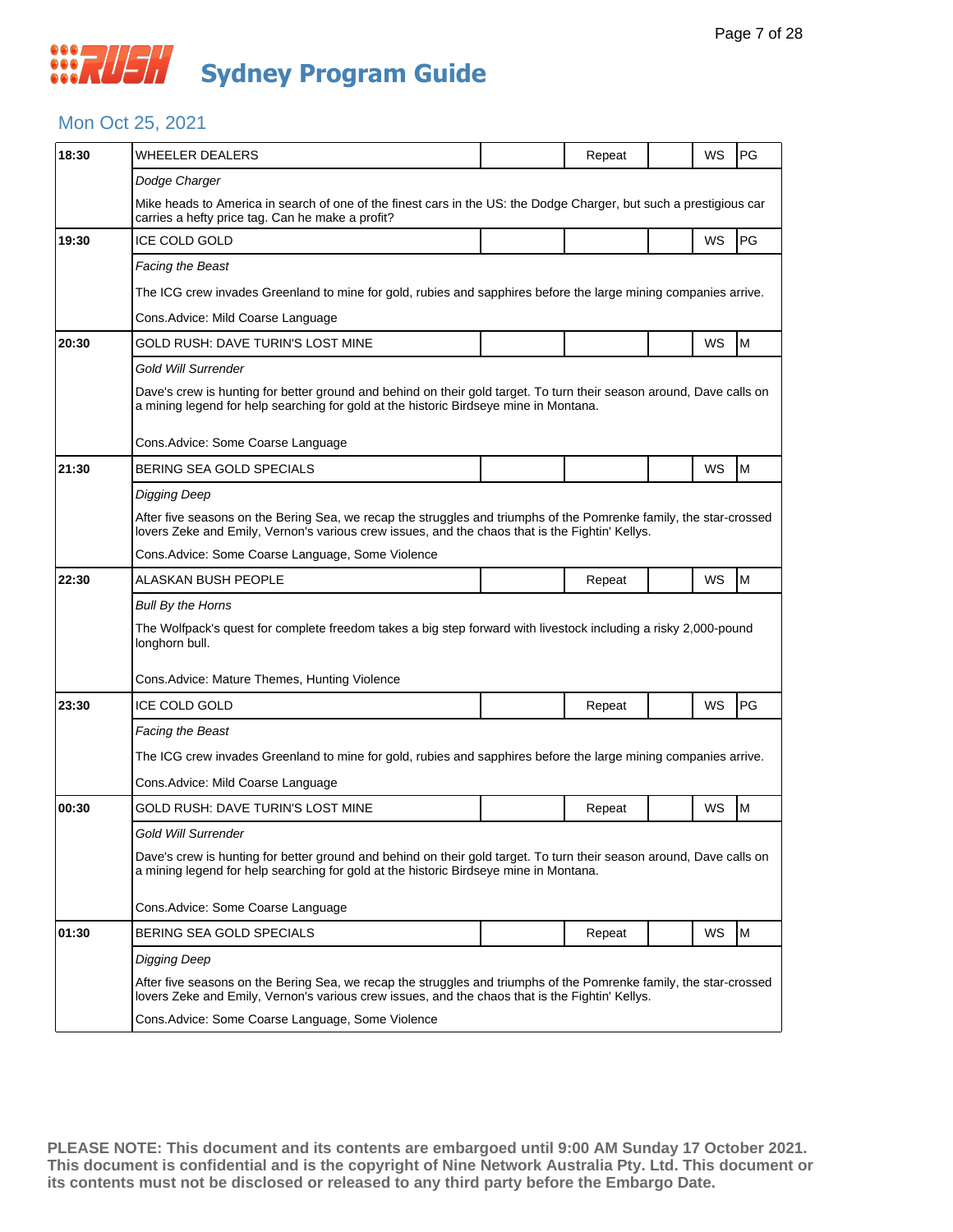

## Mon Oct 25, 2021

| 02:30 | SALVAGE HUNTERS                                                                                                                                                                                                                   |  | Repeat |  | <b>WS</b> | G  |  |  |
|-------|-----------------------------------------------------------------------------------------------------------------------------------------------------------------------------------------------------------------------------------|--|--------|--|-----------|----|--|--|
|       | Episode 11                                                                                                                                                                                                                        |  |        |  |           |    |  |  |
|       | Meet modern-day treasure hunter Drew Pritchard. With demanding customers, high turnover, and one of the biggest<br>salvage yards in the UK, Drew is constantly on the road in search of derelict gems and for forgotten remnants. |  |        |  |           |    |  |  |
| 03:30 | <b>TANKED</b>                                                                                                                                                                                                                     |  | Repeat |  | <b>WS</b> | PG |  |  |
|       | <b>Tracy And His Octopus</b>                                                                                                                                                                                                      |  |        |  |           |    |  |  |
|       | Get behind the scenes details and totally unfiltered commentary from the ATM crew on their octopus tank build for<br>celebrity comedian Tracy Morgan.                                                                             |  |        |  |           |    |  |  |
| 04:30 | <b>GARAGE SOUAD</b>                                                                                                                                                                                                               |  | Repeat |  | WS        | PG |  |  |
|       | Disheveled Datsun                                                                                                                                                                                                                 |  |        |  |           |    |  |  |
|       | A motorcycle mechanic possesses a rare 1970 Datsun 240Z with problems both under the hood and inside the<br>vehicle.                                                                                                              |  |        |  |           |    |  |  |
|       | Cons. Advice: Mild Coarse Language                                                                                                                                                                                                |  |        |  |           |    |  |  |
| 05:00 | <b>GOLD RUSH: DAVE TURIN'S LOST MINE</b>                                                                                                                                                                                          |  | Repeat |  | <b>WS</b> | ΙM |  |  |
|       | <b>Gold Will Surrender</b>                                                                                                                                                                                                        |  |        |  |           |    |  |  |
|       | Dave's crew is hunting for better ground and behind on their gold target. To turn their season around, Dave calls on<br>a mining legend for help searching for gold at the historic Birdseye mine in Montana.                     |  |        |  |           |    |  |  |
|       | Cons. Advice: Some Coarse Language                                                                                                                                                                                                |  |        |  |           |    |  |  |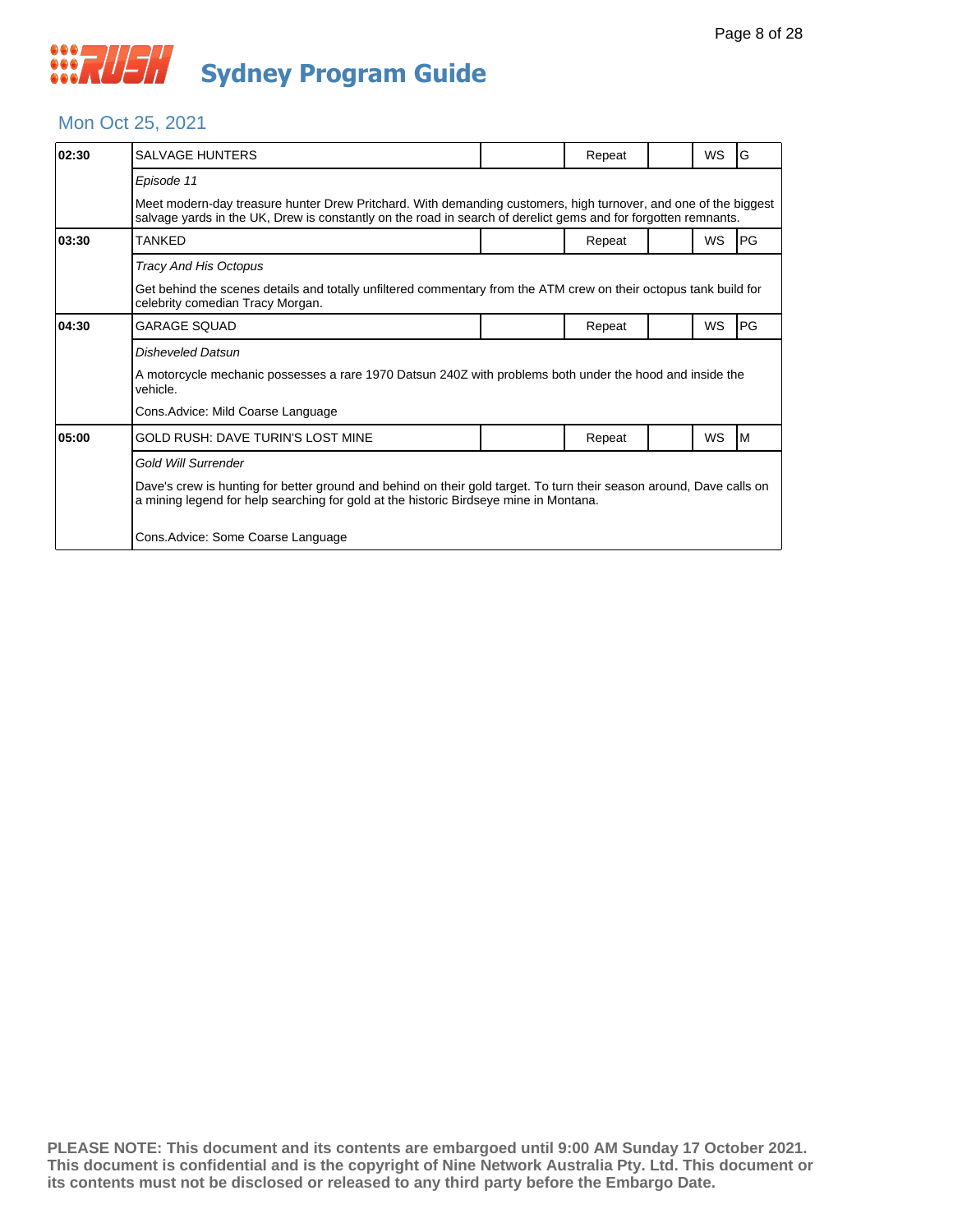## **WAUSH Sydney Program Guide**

## Tue Oct 26, 2021

| 06:00 | <b>SALVAGE HUNTERS</b>                                                                                                                                                                                                            |  | Repeat |  | WS        | G         |  |  |
|-------|-----------------------------------------------------------------------------------------------------------------------------------------------------------------------------------------------------------------------------------|--|--------|--|-----------|-----------|--|--|
|       | Episode 12                                                                                                                                                                                                                        |  |        |  |           |           |  |  |
|       | Meet modern-day treasure hunter Drew Pritchard. With demanding customers, high turnover, and one of the biggest<br>salvage yards in the UK, Drew is constantly on the road in search of derelict gems and for forgotten remnants. |  |        |  |           |           |  |  |
| 07:00 | <b>OVERHAULIN'</b>                                                                                                                                                                                                                |  | Repeat |  | WS        | PG        |  |  |
|       | David Currier's 1964 Olds Dyn.88                                                                                                                                                                                                  |  |        |  |           |           |  |  |
|       | A full-time father cannot devote the time necessary to properly maintain his 1964 Oldsmobile Dynamic 88.                                                                                                                          |  |        |  |           |           |  |  |
|       | Cons. Advice: Mild Coarse Language                                                                                                                                                                                                |  |        |  |           |           |  |  |
| 08:00 | WHEELER DEALERS                                                                                                                                                                                                                   |  | Repeat |  | WS        | <b>PG</b> |  |  |
|       | Delorean                                                                                                                                                                                                                          |  |        |  |           |           |  |  |
|       | Mike has travelled to the US to hunt for a DeLorean, one of the most recognisable and distinctive cars ever made.<br>Can Edd restore this iconic car and maximise their profit?                                                   |  |        |  |           |           |  |  |
| 09:00 | TANKED                                                                                                                                                                                                                            |  | Repeat |  | WS        | PG        |  |  |
|       | Tank This!                                                                                                                                                                                                                        |  |        |  |           |           |  |  |
|       | To unwind after a build at the Minus 5 bar in Vegas, the duo decide it's time to have some fun. They sneak a cooler<br>of snowballs into the warehouse for a full on battle.                                                      |  |        |  |           |           |  |  |
| 10:00 | ABALONE WARS                                                                                                                                                                                                                      |  | Repeat |  | WS        | PG        |  |  |
|       | Take a look at the underwater escapades of valiant divers who risk their lives and plunge into the shark-dwelling<br>regions of the Southern Ocean, for precious abalone.                                                         |  |        |  |           |           |  |  |
|       | Cons.Advice: Themes, Mild Coarse Language                                                                                                                                                                                         |  |        |  |           |           |  |  |
| 11:00 | SALVAGE HUNTERS                                                                                                                                                                                                                   |  | Repeat |  | WS        | G         |  |  |
|       | Episode 12                                                                                                                                                                                                                        |  |        |  |           |           |  |  |
|       | Meet modern-day treasure hunter Drew Pritchard. With demanding customers, high turnover, and one of the biggest<br>salvage yards in the UK, Drew is constantly on the road in search of derelict gems and for forgotten remnants. |  |        |  |           |           |  |  |
| 12:00 | <b>ICE COLD GOLD</b>                                                                                                                                                                                                              |  | Repeat |  | WS        | PG        |  |  |
|       | Facing the Beast                                                                                                                                                                                                                  |  |        |  |           |           |  |  |
|       | The ICG crew invades Greenland to mine for gold, rubies and sapphires before the large mining companies arrive.                                                                                                                   |  |        |  |           |           |  |  |
|       | Cons. Advice: Mild Coarse Language                                                                                                                                                                                                |  |        |  |           |           |  |  |
| 13:00 | <b>IRON RESURRECTION</b>                                                                                                                                                                                                          |  | Repeat |  | WS        | PG        |  |  |
|       | Hardcore Softail                                                                                                                                                                                                                  |  |        |  |           |           |  |  |
|       | The team tackles a custom Softail from the ground up; Shag and Amanda discover a 1947 International milk truck in<br>need of repair; a customer brings in a 1955 Chevy race car.                                                  |  |        |  |           |           |  |  |
|       | Cons.Advice: Mild Coarse Language                                                                                                                                                                                                 |  |        |  |           |           |  |  |
| 14:00 | WHEELER DEALERS                                                                                                                                                                                                                   |  | Repeat |  | <b>WS</b> | PG        |  |  |
|       | Delorean                                                                                                                                                                                                                          |  |        |  |           |           |  |  |
|       | Mike has travelled to the US to hunt for a DeLorean, one of the most recognisable and distinctive cars ever made.<br>Can Edd restore this iconic car and maximise their profit?                                                   |  |        |  |           |           |  |  |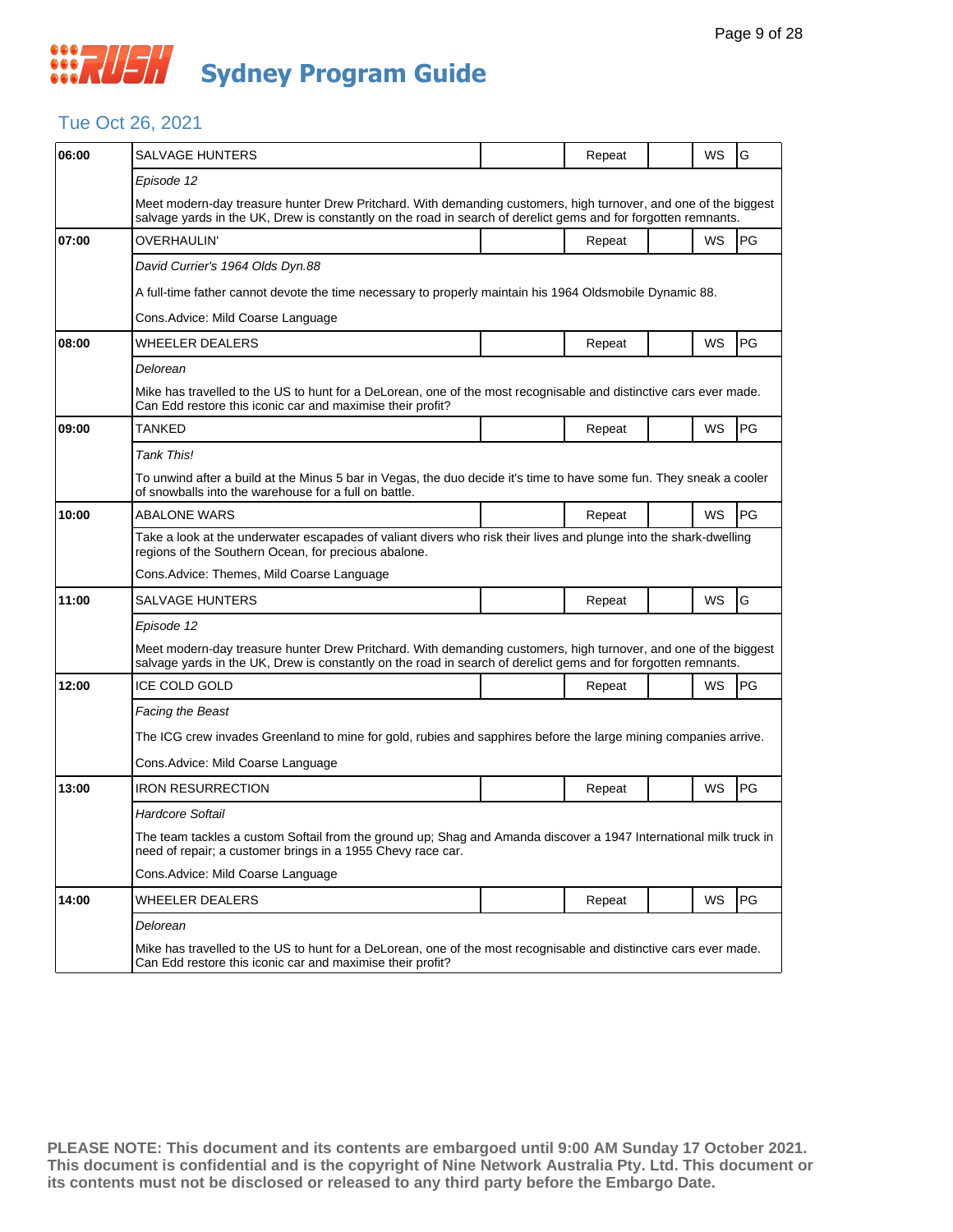## Tue Oct 26, 2021

| 15:00 | <b>OVERHAULIN'</b>                                                                                                                                                                                                                |  | Repeat |  | WS | PG        |  |  |
|-------|-----------------------------------------------------------------------------------------------------------------------------------------------------------------------------------------------------------------------------------|--|--------|--|----|-----------|--|--|
|       | David Currier's 1964 Olds Dyn.88                                                                                                                                                                                                  |  |        |  |    |           |  |  |
|       | A full-time father cannot devote the time necessary to properly maintain his 1964 Oldsmobile Dynamic 88.                                                                                                                          |  |        |  |    |           |  |  |
|       | Cons. Advice: Mild Coarse Language                                                                                                                                                                                                |  |        |  |    |           |  |  |
| 16:00 | <b>GARAGE SQUAD</b>                                                                                                                                                                                                               |  | Repeat |  | WS | PG        |  |  |
|       | Shell of a Chevelle                                                                                                                                                                                                               |  |        |  |    |           |  |  |
|       | An older and wiser man hopes that his long-abused 1968 Chevelle Malibu can get a second chance at the hands of<br>the Garage Squad.                                                                                               |  |        |  |    |           |  |  |
|       | Cons. Advice: Mild Coarse Language                                                                                                                                                                                                |  |        |  |    |           |  |  |
| 16:30 | <b>SALVAGE HUNTERS</b>                                                                                                                                                                                                            |  | Repeat |  | WS | G         |  |  |
|       | Episode 12                                                                                                                                                                                                                        |  |        |  |    |           |  |  |
|       | Meet modern-day treasure hunter Drew Pritchard. With demanding customers, high turnover, and one of the biggest<br>salvage yards in the UK, Drew is constantly on the road in search of derelict gems and for forgotten remnants. |  |        |  |    |           |  |  |
| 17:30 | TANKED                                                                                                                                                                                                                            |  | Repeat |  | WS | <b>PG</b> |  |  |
|       | <b>Tank This!</b>                                                                                                                                                                                                                 |  |        |  |    |           |  |  |
|       | To unwind after a build at the Minus 5 bar in Vegas, the duo decide it's time to have some fun. They sneak a cooler<br>of snowballs into the warehouse for a full on battle.                                                      |  |        |  |    |           |  |  |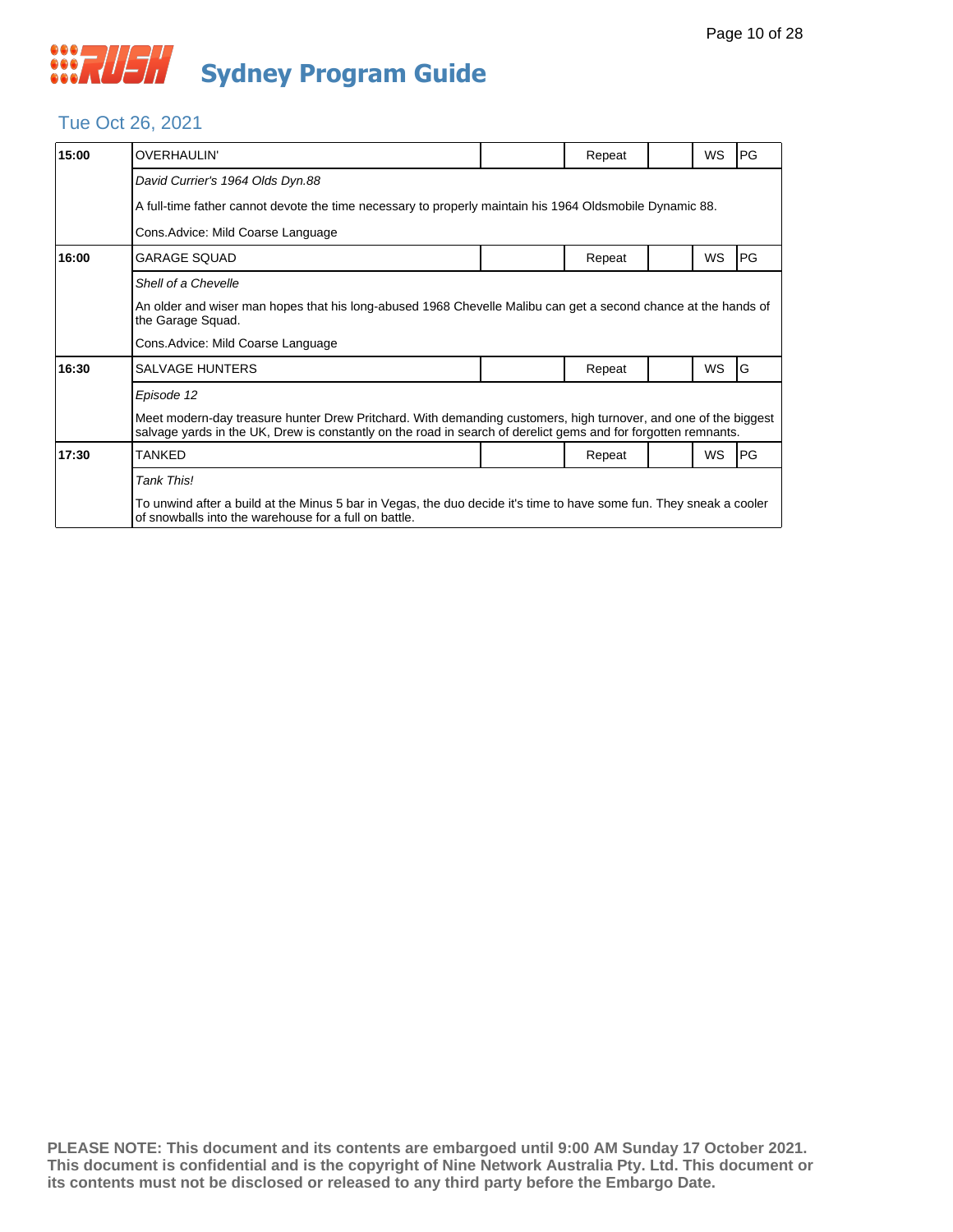## **WAUSH Sydney Program Guide**

## Tue Oct 26, 2021

| 18:30 | WHEELER DEALERS                                                                                                                                                                                                                                   |  | Repeat | WS | PG |  |  |  |  |
|-------|---------------------------------------------------------------------------------------------------------------------------------------------------------------------------------------------------------------------------------------------------|--|--------|----|----|--|--|--|--|
|       | Delorean                                                                                                                                                                                                                                          |  |        |    |    |  |  |  |  |
|       | Mike has travelled to the US to hunt for a DeLorean, one of the most recognisable and distinctive cars ever made.<br>Can Edd restore this iconic car and maximise their profit?                                                                   |  |        |    |    |  |  |  |  |
| 19:30 | GUARDIANS OF THE GLADES                                                                                                                                                                                                                           |  |        | WS | PG |  |  |  |  |
|       | <b>Night Terror</b>                                                                                                                                                                                                                               |  |        |    |    |  |  |  |  |
|       | Rival snake hunters encroach on Dusty's hunting spot, so he and his team take a major risk by day and night<br>hunting deep in the dangerous Sawgrass Plains.                                                                                     |  |        |    |    |  |  |  |  |
|       | Cons.Advice: Scary Scenes, Some Coarse Language                                                                                                                                                                                                   |  |        |    |    |  |  |  |  |
| 20:30 | MAROONED WITH ED STAFFORD                                                                                                                                                                                                                         |  |        | WS | M  |  |  |  |  |
|       | <b>Thailand</b>                                                                                                                                                                                                                                   |  |        |    |    |  |  |  |  |
|       | Ed Stafford attempts to survive alone in Northern Thailand. He's stranded with nothing, no water, no food, not even<br>a knife. How will he cope for 10 days?                                                                                     |  |        |    |    |  |  |  |  |
|       | Cons.Advice: Themes, Hunting Violence, Nudity                                                                                                                                                                                                     |  |        |    |    |  |  |  |  |
| 21:30 | RUNNING WILD WITH BEAR GRYLLS                                                                                                                                                                                                                     |  |        | WS | PG |  |  |  |  |
|       | Don Cheadle                                                                                                                                                                                                                                       |  |        |    |    |  |  |  |  |
|       | Actor Don Cheadle joins Bear on a trek through the mountains of New England, which includes crossing a raging<br>river and a climb to a towering railroad bridge; Bear considers a porcupine carcass for dinner.                                  |  |        |    |    |  |  |  |  |
|       | Cons. Advice: Themes, Some Coarse Language                                                                                                                                                                                                        |  |        |    |    |  |  |  |  |
| 22:30 | <b>DUAL SURVIVAL</b>                                                                                                                                                                                                                              |  |        | WS | M  |  |  |  |  |
|       | <b>Stuck in the Muck</b>                                                                                                                                                                                                                          |  |        |    |    |  |  |  |  |
|       | Dave and Cody head into the Everglades to take on the role of airboaters stuck in a sawgrass prairie marsh under<br>the blazing Florida sun. They must seek shelter in a nearby swamp where water moccasin, python and alligators lay<br>in wait. |  |        |    |    |  |  |  |  |
|       | Cons.Advice: Hunting Violence                                                                                                                                                                                                                     |  |        |    |    |  |  |  |  |
| 23:30 | GUARDIANS OF THE GLADES                                                                                                                                                                                                                           |  | Repeat | WS | PG |  |  |  |  |
|       | <b>Night Terror</b>                                                                                                                                                                                                                               |  |        |    |    |  |  |  |  |
|       | Rival snake hunters encroach on Dusty's hunting spot, so he and his team take a major risk by day and night<br>hunting deep in the dangerous Sawgrass Plains.                                                                                     |  |        |    |    |  |  |  |  |
|       | Cons.Advice: Scary Scenes, Some Coarse Language                                                                                                                                                                                                   |  |        |    |    |  |  |  |  |
| 00:30 | <b>MAROONED WITH ED STAFFORD</b>                                                                                                                                                                                                                  |  | Repeat | ws | M  |  |  |  |  |
|       | Thailand                                                                                                                                                                                                                                          |  |        |    |    |  |  |  |  |
|       | Ed Stafford attempts to survive alone in Northern Thailand. He's stranded with nothing, no water, no food, not even<br>a knife. How will he cope for 10 days?                                                                                     |  |        |    |    |  |  |  |  |
|       | Cons.Advice: Themes, Hunting Violence, Nudity                                                                                                                                                                                                     |  |        |    |    |  |  |  |  |
| 01:30 | RUNNING WILD WITH BEAR GRYLLS                                                                                                                                                                                                                     |  | Repeat | WS | PG |  |  |  |  |
|       | Don Cheadle                                                                                                                                                                                                                                       |  |        |    |    |  |  |  |  |
|       | Actor Don Cheadle joins Bear on a trek through the mountains of New England, which includes crossing a raging<br>river and a climb to a towering railroad bridge; Bear considers a porcupine carcass for dinner.                                  |  |        |    |    |  |  |  |  |
|       | Cons. Advice: Themes, Some Coarse Language                                                                                                                                                                                                        |  |        |    |    |  |  |  |  |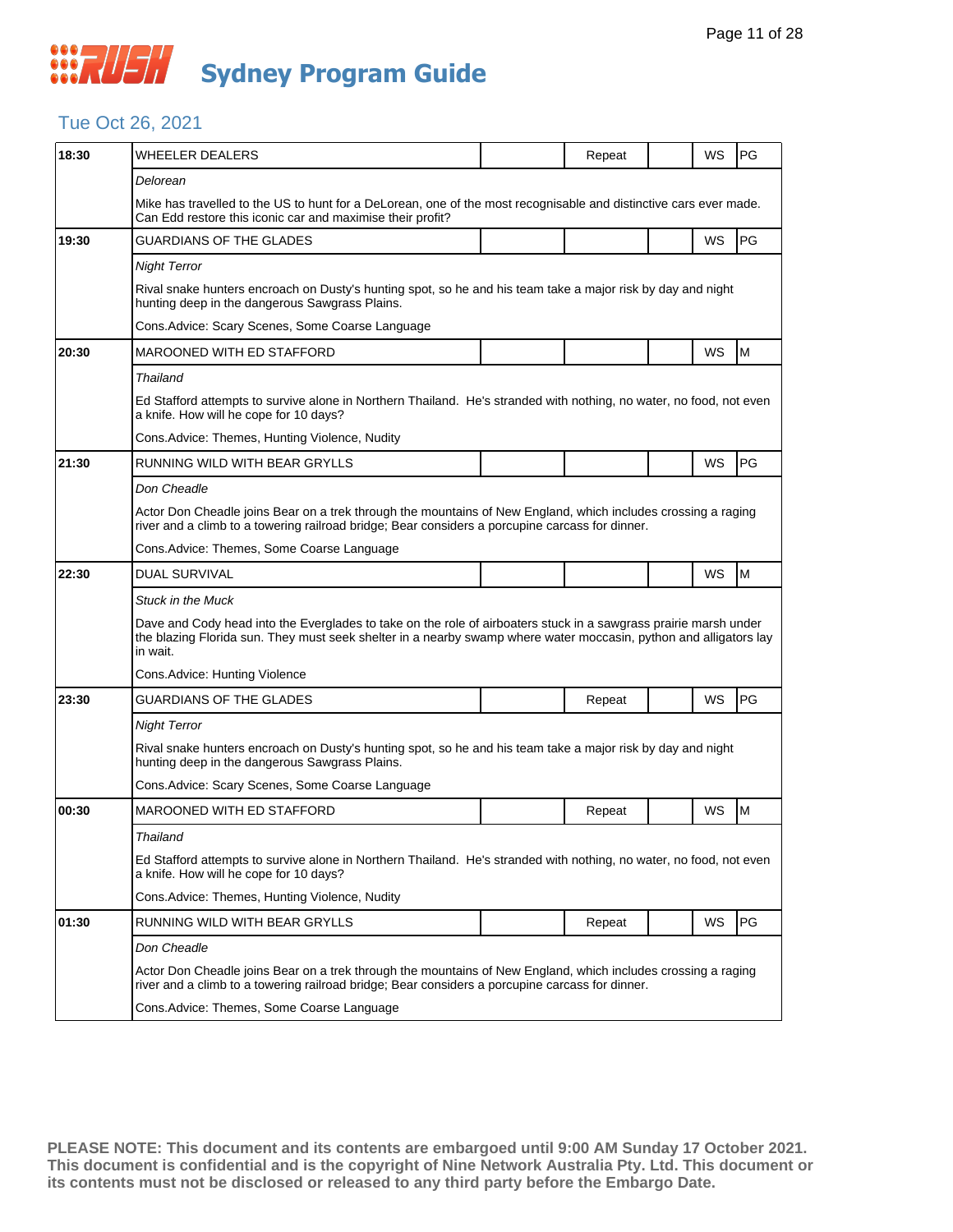## Tue Oct 26, 2021

| 02:30 | <b>DUAL SURVIVAL</b>                                                                                                                                                                                                                              |  | Repeat |  | WS        | M  |  |  |  |
|-------|---------------------------------------------------------------------------------------------------------------------------------------------------------------------------------------------------------------------------------------------------|--|--------|--|-----------|----|--|--|--|
|       | <b>Stuck in the Muck</b>                                                                                                                                                                                                                          |  |        |  |           |    |  |  |  |
|       | Dave and Cody head into the Everglades to take on the role of airboaters stuck in a sawgrass prairie marsh under<br>the blazing Florida sun. They must seek shelter in a nearby swamp where water moccasin, python and alligators lay<br>in wait. |  |        |  |           |    |  |  |  |
|       | Cons.Advice: Hunting Violence                                                                                                                                                                                                                     |  |        |  |           |    |  |  |  |
| 03:30 | GUARDIANS OF THE GLADES                                                                                                                                                                                                                           |  | Repeat |  | WS        | PG |  |  |  |
|       | <b>Night Terror</b>                                                                                                                                                                                                                               |  |        |  |           |    |  |  |  |
|       | Rival snake hunters encroach on Dusty's hunting spot, so he and his team take a major risk by day and night<br>hunting deep in the dangerous Sawgrass Plains.                                                                                     |  |        |  |           |    |  |  |  |
|       | Cons.Advice: Scary Scenes, Some Coarse Language                                                                                                                                                                                                   |  |        |  |           |    |  |  |  |
| 04:30 | GARAGE SQUAD                                                                                                                                                                                                                                      |  | Repeat |  | <b>WS</b> | PG |  |  |  |
|       | Shell of a Chevelle                                                                                                                                                                                                                               |  |        |  |           |    |  |  |  |
|       | An older and wiser man hopes that his long-abused 1968 Chevelle Malibu can get a second chance at the hands of<br>the Garage Squad.                                                                                                               |  |        |  |           |    |  |  |  |
|       | Cons.Advice: Mild Coarse Language                                                                                                                                                                                                                 |  |        |  |           |    |  |  |  |
| 05:00 | TANKED                                                                                                                                                                                                                                            |  | Repeat |  | WS        | PG |  |  |  |
|       | Tank This!                                                                                                                                                                                                                                        |  |        |  |           |    |  |  |  |
|       | To unwind after a build at the Minus 5 bar in Vegas, the duo decide it's time to have some fun. They sneak a cooler<br>of snowballs into the warehouse for a full on battle.                                                                      |  |        |  |           |    |  |  |  |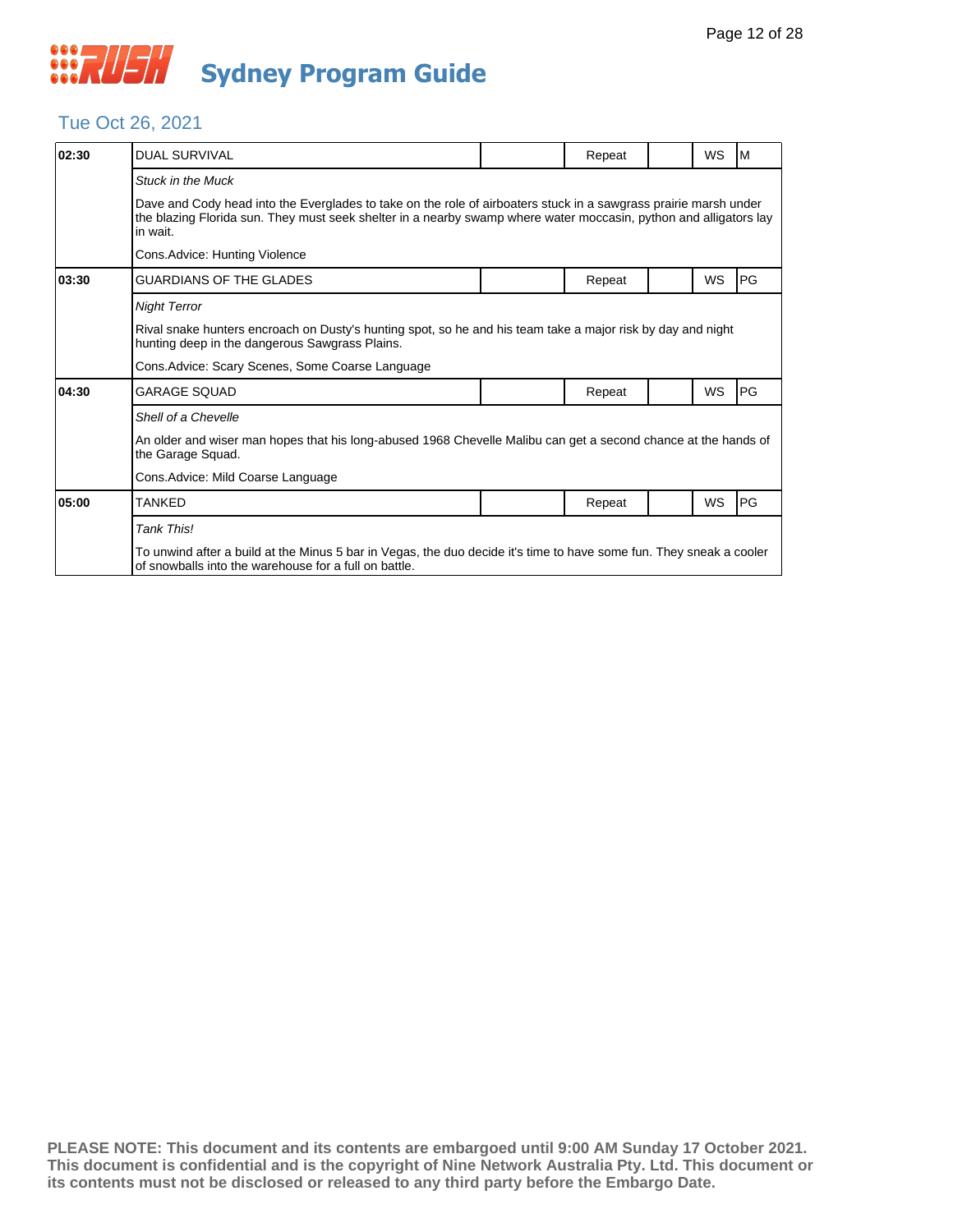## Wed Oct 27, 2021

| 06:00 | CONTACT                                                                                                                                                                                                                           |  | Repeat |  | WS | PG |  |  |  |
|-------|-----------------------------------------------------------------------------------------------------------------------------------------------------------------------------------------------------------------------------------|--|--------|--|----|----|--|--|--|
|       | Holy Grail Witness                                                                                                                                                                                                                |  |        |  |    |    |  |  |  |
|       | An international task force uses reports of UFO sightings and declassified files to try and answer one central<br>question - have extra-terrestrials made contact?                                                                |  |        |  |    |    |  |  |  |
|       | Cons.Advice: Themes                                                                                                                                                                                                               |  |        |  |    |    |  |  |  |
| 07:00 | OVERHAULIN'                                                                                                                                                                                                                       |  | Repeat |  | WS | PG |  |  |  |
|       | 1965 Malibu                                                                                                                                                                                                                       |  |        |  |    |    |  |  |  |
|       | A middle-school teacher whose first vehicle was a 1965 Malibu uses muscle cars to stimulate the young minds in his<br>classroom.                                                                                                  |  |        |  |    |    |  |  |  |
|       | Cons.Advice: Mild Coarse Language                                                                                                                                                                                                 |  |        |  |    |    |  |  |  |
| 08:00 | WHEELER DEALERS                                                                                                                                                                                                                   |  | Repeat |  | WS | PG |  |  |  |
|       | Chevy Truck                                                                                                                                                                                                                       |  |        |  |    |    |  |  |  |
|       | Mike is in San Francisco looking for a classic Chevrolet Step Side Pick Up. Will he manage to find a rust free model<br>for Edd to restore?                                                                                       |  |        |  |    |    |  |  |  |
| 09:00 | <b>TANKED</b>                                                                                                                                                                                                                     |  | Repeat |  | WS | PG |  |  |  |
|       | Betty White's Got An App For That                                                                                                                                                                                                 |  |        |  |    |    |  |  |  |
|       | The ATM crew gives its unfiltered thoughts on the animal-themed tank built for Betty White and smart-phone-<br>inspired tank.                                                                                                     |  |        |  |    |    |  |  |  |
| 10:00 | <b>IRON RESURRECTION</b>                                                                                                                                                                                                          |  | Repeat |  | WS | PG |  |  |  |
|       | Barbecued Bird                                                                                                                                                                                                                    |  |        |  |    |    |  |  |  |
|       | It's baptism by fire when Joe and the boys resurrect a scorched '73 Pontiac Firebird. Can Joe, Shag, and Amanda<br>resurrect this barbecued bird?                                                                                 |  |        |  |    |    |  |  |  |
|       | Cons.Advice: Mild Coarse Language                                                                                                                                                                                                 |  |        |  |    |    |  |  |  |
| 11:00 | SALVAGE HUNTERS                                                                                                                                                                                                                   |  | Repeat |  | WS | G  |  |  |  |
|       | Episode 13                                                                                                                                                                                                                        |  |        |  |    |    |  |  |  |
|       | Meet modern-day treasure hunter Drew Pritchard. With demanding customers, high turnover, and one of the biggest<br>salvage yards in the UK, Drew is constantly on the road in search of derelict gems and for forgotten remnants. |  |        |  |    |    |  |  |  |
| 12:00 | GUARDIANS OF THE GLADES                                                                                                                                                                                                           |  | Repeat |  | WS | PG |  |  |  |
|       | Night Terror                                                                                                                                                                                                                      |  |        |  |    |    |  |  |  |
|       | Rival snake hunters encroach on Dusty's hunting spot, so he and his team take a major risk by day and night<br>hunting deep in the dangerous Sawgrass Plains.                                                                     |  |        |  |    |    |  |  |  |
|       | Cons.Advice: Scary Scenes, Some Coarse Language                                                                                                                                                                                   |  |        |  |    |    |  |  |  |
| 13:00 | RUNNING WILD WITH BEAR GRYLLS                                                                                                                                                                                                     |  | Repeat |  | WS | PG |  |  |  |
|       | Don Cheadle                                                                                                                                                                                                                       |  |        |  |    |    |  |  |  |
|       | Actor Don Cheadle joins Bear on a trek through the mountains of New England, which includes crossing a raging<br>river and a climb to a towering railroad bridge; Bear considers a porcupine carcass for dinner.                  |  |        |  |    |    |  |  |  |
|       | Cons.Advice: Themes, Some Coarse Language                                                                                                                                                                                         |  |        |  |    |    |  |  |  |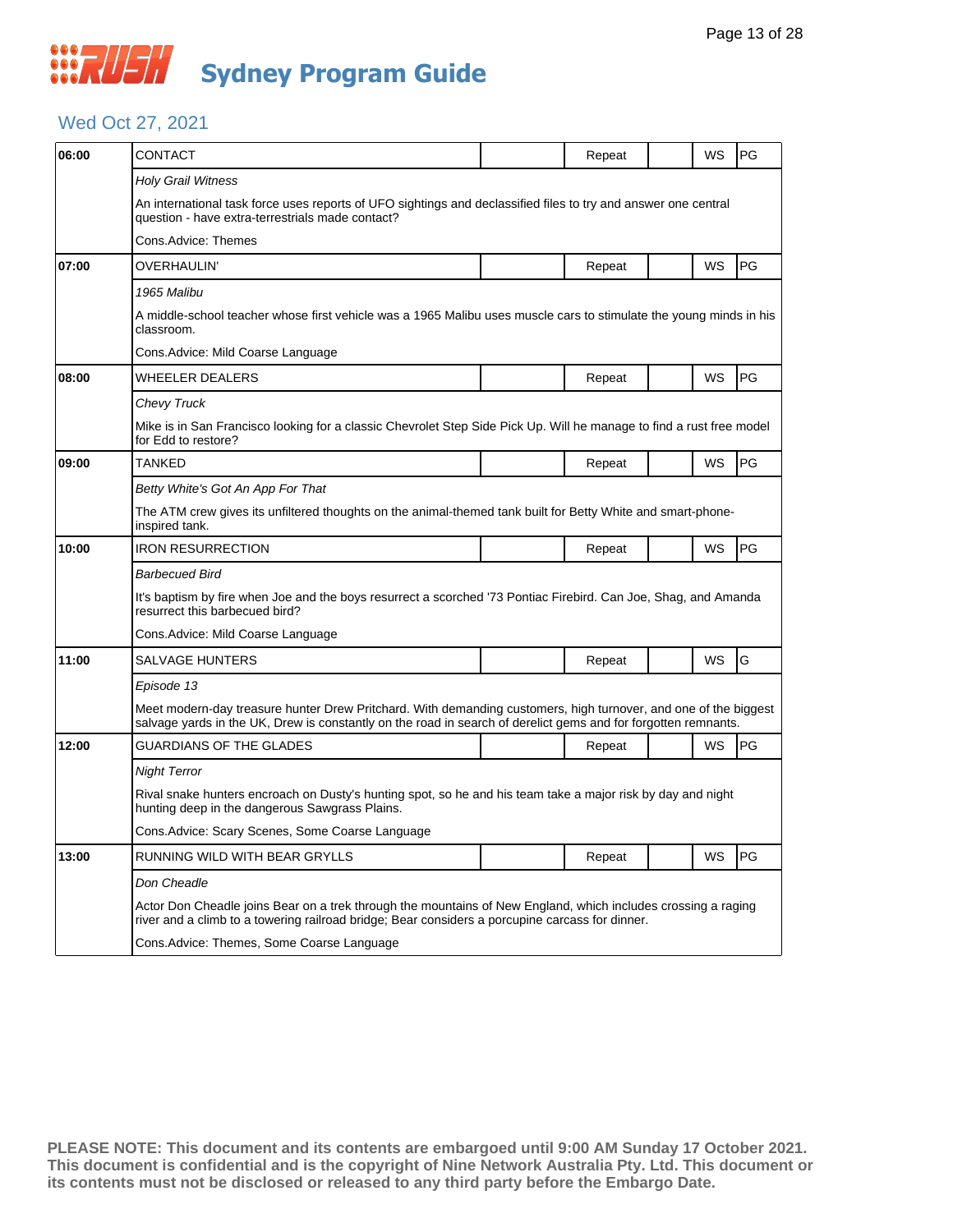## *CONSTRUSH* **Sydney Program Guide**

## Wed Oct 27, 2021

| 14:00 | <b>WHEELER DEALERS</b>                                                                                                                                                                                                            |  | Repeat |  | WS        | <b>PG</b> |  |  |  |
|-------|-----------------------------------------------------------------------------------------------------------------------------------------------------------------------------------------------------------------------------------|--|--------|--|-----------|-----------|--|--|--|
|       | <b>Chevy Truck</b>                                                                                                                                                                                                                |  |        |  |           |           |  |  |  |
|       | Mike is in San Francisco looking for a classic Chevrolet Step Side Pick Up. Will he manage to find a rust free model<br>for Edd to restore?                                                                                       |  |        |  |           |           |  |  |  |
| 15:00 | <b>OVERHAULIN'</b>                                                                                                                                                                                                                |  | Repeat |  | <b>WS</b> | <b>PG</b> |  |  |  |
|       | 1965 Malibu                                                                                                                                                                                                                       |  |        |  |           |           |  |  |  |
|       | A middle-school teacher whose first vehicle was a 1965 Malibu uses muscle cars to stimulate the young minds in his<br>classroom.                                                                                                  |  |        |  |           |           |  |  |  |
|       | Cons.Advice: Mild Coarse Language                                                                                                                                                                                                 |  |        |  |           |           |  |  |  |
| 16:00 | <b>GARAGE SOUAD</b>                                                                                                                                                                                                               |  | Repeat |  | <b>WS</b> | <b>PG</b> |  |  |  |
|       | <b>Mopar Monster</b>                                                                                                                                                                                                              |  |        |  |           |           |  |  |  |
|       | A classic 1967 Plymouth Barracuda needs a motor, transmission lines, and other assorted work under the hood.                                                                                                                      |  |        |  |           |           |  |  |  |
|       | Cons. Advice: Mild Coarse Language                                                                                                                                                                                                |  |        |  |           |           |  |  |  |
| 16:30 | <b>SALVAGE HUNTERS</b>                                                                                                                                                                                                            |  | Repeat |  | WS        | G         |  |  |  |
|       | Episode 13                                                                                                                                                                                                                        |  |        |  |           |           |  |  |  |
|       | Meet modern-day treasure hunter Drew Pritchard. With demanding customers, high turnover, and one of the biggest<br>salvage yards in the UK, Drew is constantly on the road in search of derelict gems and for forgotten remnants. |  |        |  |           |           |  |  |  |
| 17:30 | <b>TANKED</b>                                                                                                                                                                                                                     |  | Repeat |  | <b>WS</b> | <b>PG</b> |  |  |  |
|       | Betty White's Got An App For That                                                                                                                                                                                                 |  |        |  |           |           |  |  |  |
|       | The ATM crew gives its unfiltered thoughts on the animal-themed tank built for Betty White and smart-phone-<br>inspired tank.                                                                                                     |  |        |  |           |           |  |  |  |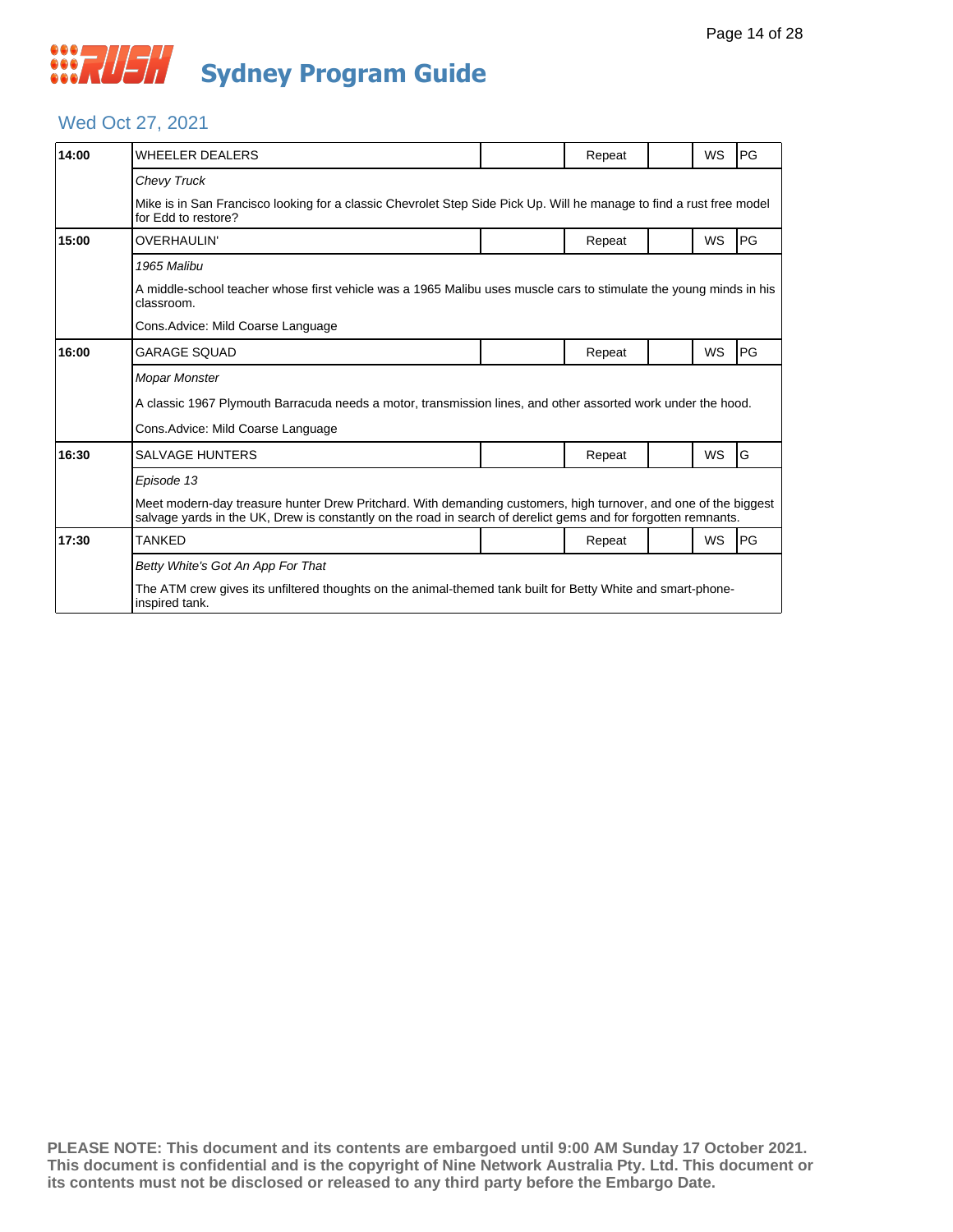## *CONSTRUSH* **Sydney Program Guide**

## Wed Oct 27, 2021

| 18:30 | WHEELER DEALERS                                                                                                                                                                                                                                                      |           | Repeat |  | WS        | <b>PG</b> |  |  |  |
|-------|----------------------------------------------------------------------------------------------------------------------------------------------------------------------------------------------------------------------------------------------------------------------|-----------|--------|--|-----------|-----------|--|--|--|
|       | Chevy Truck                                                                                                                                                                                                                                                          |           |        |  |           |           |  |  |  |
|       | Mike is in San Francisco looking for a classic Chevrolet Step Side Pick Up. Will he manage to find a rust free model<br>for Edd to restore?                                                                                                                          |           |        |  |           |           |  |  |  |
| 19:30 | <b>TEXAS METAL</b>                                                                                                                                                                                                                                                   |           |        |  | <b>WS</b> | M         |  |  |  |
|       | Earl Campbell's Custom Cadillac                                                                                                                                                                                                                                      |           |        |  |           |           |  |  |  |
|       | Hall of Fame running back Earl Campbell arrives with the body and parts of a 1949 Cadillac, and the crew is<br>honored to create a ground-up build for the local legend; a 1940 F-100 build snowballs into a much bigger job.                                        |           |        |  |           |           |  |  |  |
|       | Cons.Advice: Some Coarse Language                                                                                                                                                                                                                                    |           |        |  |           |           |  |  |  |
| 20:30 | SPEED IS THE NEW BLACK                                                                                                                                                                                                                                               |           |        |  | <b>WS</b> | <b>PG</b> |  |  |  |
|       | Hockey Mad Nomad                                                                                                                                                                                                                                                     |           |        |  |           |           |  |  |  |
|       | A family mad for hockey tasks Noah and team to transform their '57 Nomad into a powerful family ride equally ready<br>for everyday activities and high-performance track days. And a father and son restyle their 1967 Mustang to match<br>their 2017 Mustang GT350. |           |        |  |           |           |  |  |  |
|       | Cons. Advice: Mild Coarse Language                                                                                                                                                                                                                                   |           |        |  |           |           |  |  |  |
| 21:30 | BITCHIN' BOOT CAMP                                                                                                                                                                                                                                                   |           |        |  | WS        | <b>PG</b> |  |  |  |
|       | Wing It                                                                                                                                                                                                                                                              |           |        |  |           |           |  |  |  |
|       | The day's first exercise is to take an hour and see if they are more of a Dave or Kev artist. Next, project managers<br>are chosen from the group and tasked to lead a team to design and execute a wing on a '68 Camaro trunk lid.                                  |           |        |  |           |           |  |  |  |
|       | Cons.Advice: Some Coarse Language                                                                                                                                                                                                                                    |           |        |  |           |           |  |  |  |
| 22:30 | TOP GEAR                                                                                                                                                                                                                                                             | Captioned | Repeat |  | WS        | PG        |  |  |  |
|       | In an electric car special, Chris, Freddie and Paddy each attempt to build their own-battery powered sports car on a<br>budget. Chris tests the Tesla Model 3 on track, while Danny Boyle and Himesh Patel are the guest stars.                                      |           |        |  |           |           |  |  |  |
|       | Cons.Advice: Some Coarse Language, Dangerous Behaviour                                                                                                                                                                                                               |           |        |  |           |           |  |  |  |
| 00:00 | <b>TEXAS METAL</b>                                                                                                                                                                                                                                                   |           | Repeat |  | <b>WS</b> | M         |  |  |  |
|       | Earl Campbell's Custom Cadillac                                                                                                                                                                                                                                      |           |        |  |           |           |  |  |  |
|       | Hall of Fame running back Earl Campbell arrives with the body and parts of a 1949 Cadillac, and the crew is<br>honored to create a ground-up build for the local legend; a 1940 F-100 build snowballs into a much bigger job.                                        |           |        |  |           |           |  |  |  |
|       | Cons.Advice: Some Coarse Language                                                                                                                                                                                                                                    |           |        |  |           |           |  |  |  |
| 01:00 | SPEED IS THE NEW BLACK                                                                                                                                                                                                                                               |           | Repeat |  | <b>WS</b> | PG        |  |  |  |
|       | Hockey Mad Nomad                                                                                                                                                                                                                                                     |           |        |  |           |           |  |  |  |
|       | A family mad for hockey tasks Noah and team to transform their '57 Nomad into a powerful family ride equally ready<br>for everyday activities and high-performance track days. And a father and son restyle their 1967 Mustang to match<br>their 2017 Mustang GT350. |           |        |  |           |           |  |  |  |
|       | Cons.Advice: Mild Coarse Language                                                                                                                                                                                                                                    |           |        |  |           |           |  |  |  |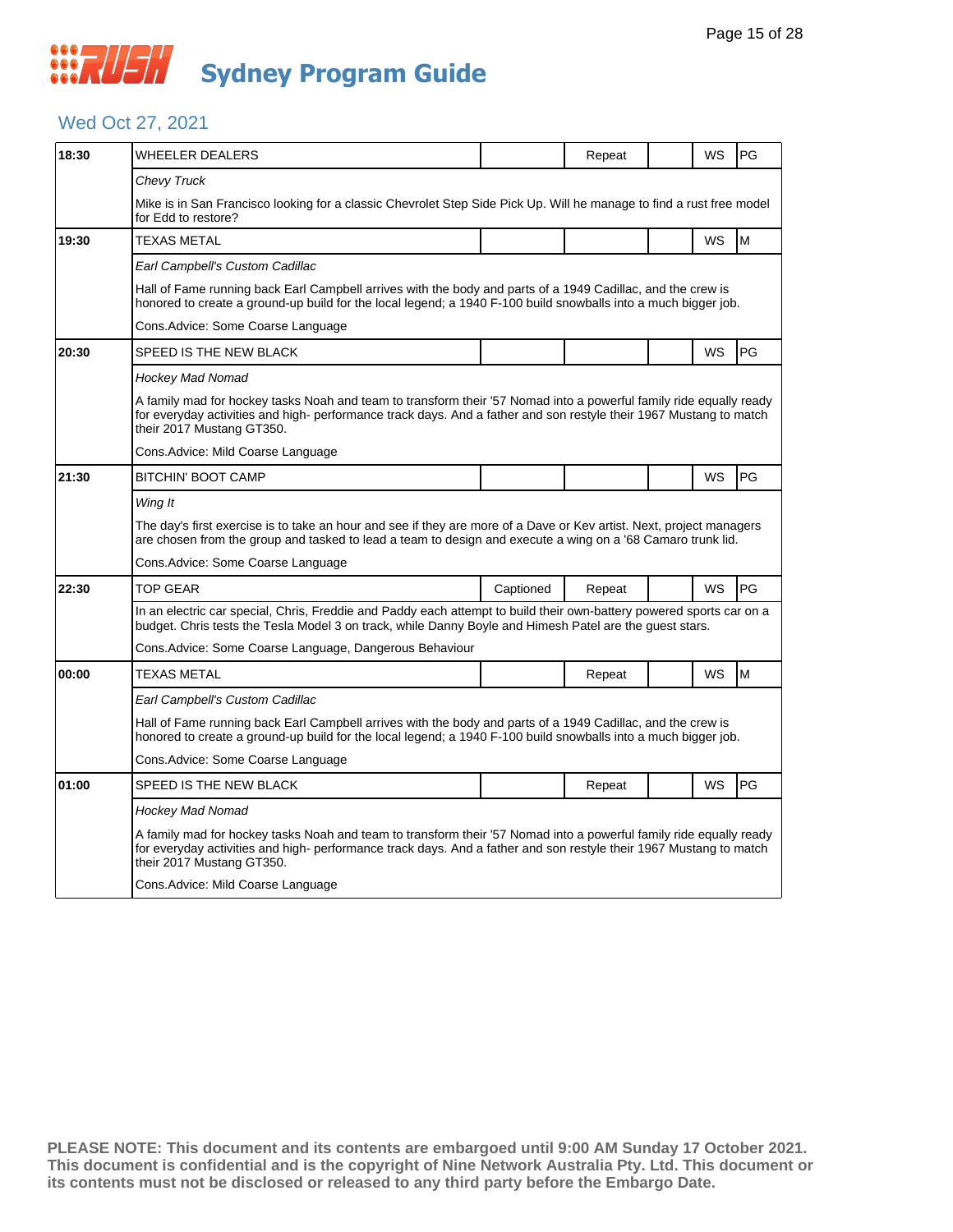

## Wed Oct 27, 2021

| 02:00 | <b>BITCHIN' BOOT CAMP</b>                                                                                                                                                                                                           |  | Repeat |  | <b>WS</b> | PG         |  |  |  |
|-------|-------------------------------------------------------------------------------------------------------------------------------------------------------------------------------------------------------------------------------------|--|--------|--|-----------|------------|--|--|--|
|       | Wing It                                                                                                                                                                                                                             |  |        |  |           |            |  |  |  |
|       | The day's first exercise is to take an hour and see if they are more of a Dave or Kev artist. Next, project managers<br>are chosen from the group and tasked to lead a team to design and execute a wing on a '68 Camaro trunk lid. |  |        |  |           |            |  |  |  |
|       | Cons. Advice: Some Coarse Language                                                                                                                                                                                                  |  |        |  |           |            |  |  |  |
| 03:00 | <b>OVERHAULIN'</b>                                                                                                                                                                                                                  |  | Repeat |  | WS        | <b>IPG</b> |  |  |  |
|       | 1965 Malibu                                                                                                                                                                                                                         |  |        |  |           |            |  |  |  |
|       | A middle-school teacher whose first vehicle was a 1965 Malibu uses muscle cars to stimulate the young minds in his<br>classroom.                                                                                                    |  |        |  |           |            |  |  |  |
|       | Cons.Advice: Mild Coarse Language                                                                                                                                                                                                   |  |        |  |           |            |  |  |  |
| 04:00 | <b>WHEELER DEALERS</b>                                                                                                                                                                                                              |  | Repeat |  | WS        | <b>PG</b>  |  |  |  |
|       | Chevy Truck                                                                                                                                                                                                                         |  |        |  |           |            |  |  |  |
|       | Mike is in San Francisco looking for a classic Chevrolet Step Side Pick Up. Will he manage to find a rust free model<br>for Edd to restore?                                                                                         |  |        |  |           |            |  |  |  |
| 05:00 | <b>TANKED</b>                                                                                                                                                                                                                       |  | Repeat |  | WS        | <b>PG</b>  |  |  |  |
|       | Betty White's Got An App For That                                                                                                                                                                                                   |  |        |  |           |            |  |  |  |
|       | The ATM crew gives its unfiltered thoughts on the animal-themed tank built for Betty White and smart-phone-<br>inspired tank.                                                                                                       |  |        |  |           |            |  |  |  |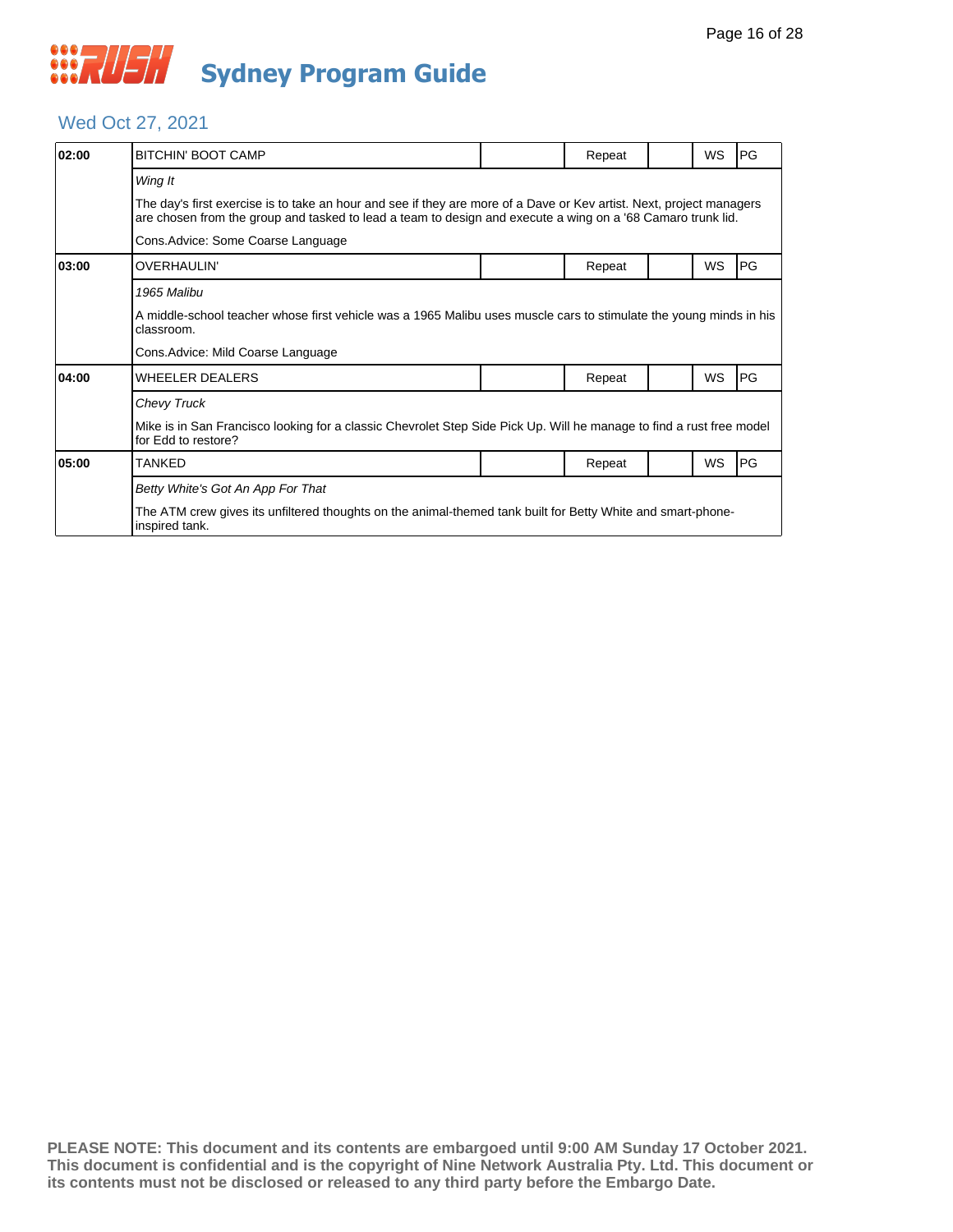

## Thu Oct 28, 2021

| 06:00 | SALVAGE HUNTERS                                                                                                                                                                                                                   |  | Repeat |  | WS        | G  |  |  |
|-------|-----------------------------------------------------------------------------------------------------------------------------------------------------------------------------------------------------------------------------------|--|--------|--|-----------|----|--|--|
|       | Episode 14                                                                                                                                                                                                                        |  |        |  |           |    |  |  |
|       | Meet modern-day treasure hunter Drew Pritchard. With demanding customers, high turnover, and one of the biggest<br>salvage yards in the UK, Drew is constantly on the road in search of derelict gems and for forgotten remnants. |  |        |  |           |    |  |  |
| 07:00 | OVERHAULIN'                                                                                                                                                                                                                       |  | Repeat |  | WS        | PG |  |  |
|       | John Nivens' 1972 Lotus Europa PT.1                                                                                                                                                                                               |  |        |  |           |    |  |  |
|       | A team of ace mechanics and designers transforms mundane or even junky autos into unique custom cars under<br>the watchful eye of auto design legend Chip Foose.                                                                  |  |        |  |           |    |  |  |
|       | Cons.Advice: Mild Coarse Language                                                                                                                                                                                                 |  |        |  |           |    |  |  |
| 08:00 | WHEELER DEALERS                                                                                                                                                                                                                   |  | Repeat |  | WS        | PG |  |  |
|       | Karmann Ghia                                                                                                                                                                                                                      |  |        |  |           |    |  |  |
|       | Mike is in Idaho to buy the ultimate retro sportster, the Karmann Ghia. Edd loves it, but will the broken gearbox and<br>shoddy interior stop them making a profit?                                                               |  |        |  |           |    |  |  |
| 09:00 | TANKED                                                                                                                                                                                                                            |  | Repeat |  | <b>WS</b> | PG |  |  |
|       | Tanked For The Holidays                                                                                                                                                                                                           |  |        |  |           |    |  |  |
|       | Wayde and Brett are asked to make their largest holiday themed cylinder tank ever! The good tidings continue when<br>a snow globe tank is made for a winter celebration.                                                          |  |        |  |           |    |  |  |
| 10:00 | <b>GARAGE SQUAD</b>                                                                                                                                                                                                               |  | Repeat |  | WS        | PG |  |  |
|       | Rising To The Challenge                                                                                                                                                                                                           |  |        |  |           |    |  |  |
|       | A disabled Vietnam combat veteran has always put country and family first. As a result, his 1970 Dodge Challenger<br>has long been neglected. After he's lost his brother, the team steps in to repay him for his service.        |  |        |  |           |    |  |  |
|       | Cons.Advice: Mild Coarse Language                                                                                                                                                                                                 |  |        |  |           |    |  |  |
| 11:00 | <b>SALVAGE HUNTERS</b>                                                                                                                                                                                                            |  | Repeat |  | WS        | G  |  |  |
|       | Episode 14                                                                                                                                                                                                                        |  |        |  |           |    |  |  |
|       | Meet modern-day treasure hunter Drew Pritchard. With demanding customers, high turnover, and one of the biggest<br>salvage yards in the UK, Drew is constantly on the road in search of derelict gems and for forgotten remnants. |  |        |  |           |    |  |  |
| 12:00 | <b>IRON RESURRECTION</b>                                                                                                                                                                                                          |  | Repeat |  | WS        | PG |  |  |
|       | Hardcore Softail                                                                                                                                                                                                                  |  |        |  |           |    |  |  |
|       | The team tackles a custom Softail from the ground up; Shag and Amanda discover a 1947 International milk truck in<br>need of repair; a customer brings in a 1955 Chevy race car.                                                  |  |        |  |           |    |  |  |
|       | Cons.Advice: Mild Coarse Language                                                                                                                                                                                                 |  |        |  |           |    |  |  |
| 13:00 | CONTACT                                                                                                                                                                                                                           |  | Repeat |  | WS        | PG |  |  |
|       | <b>Holy Grail Witness</b>                                                                                                                                                                                                         |  |        |  |           |    |  |  |
|       |                                                                                                                                                                                                                                   |  |        |  |           |    |  |  |
|       | An international task force uses reports of UFO sightings and declassified files to try and answer one central<br>question - have extra-terrestrials made contact?                                                                |  |        |  |           |    |  |  |
|       | Cons.Advice: Themes                                                                                                                                                                                                               |  |        |  |           |    |  |  |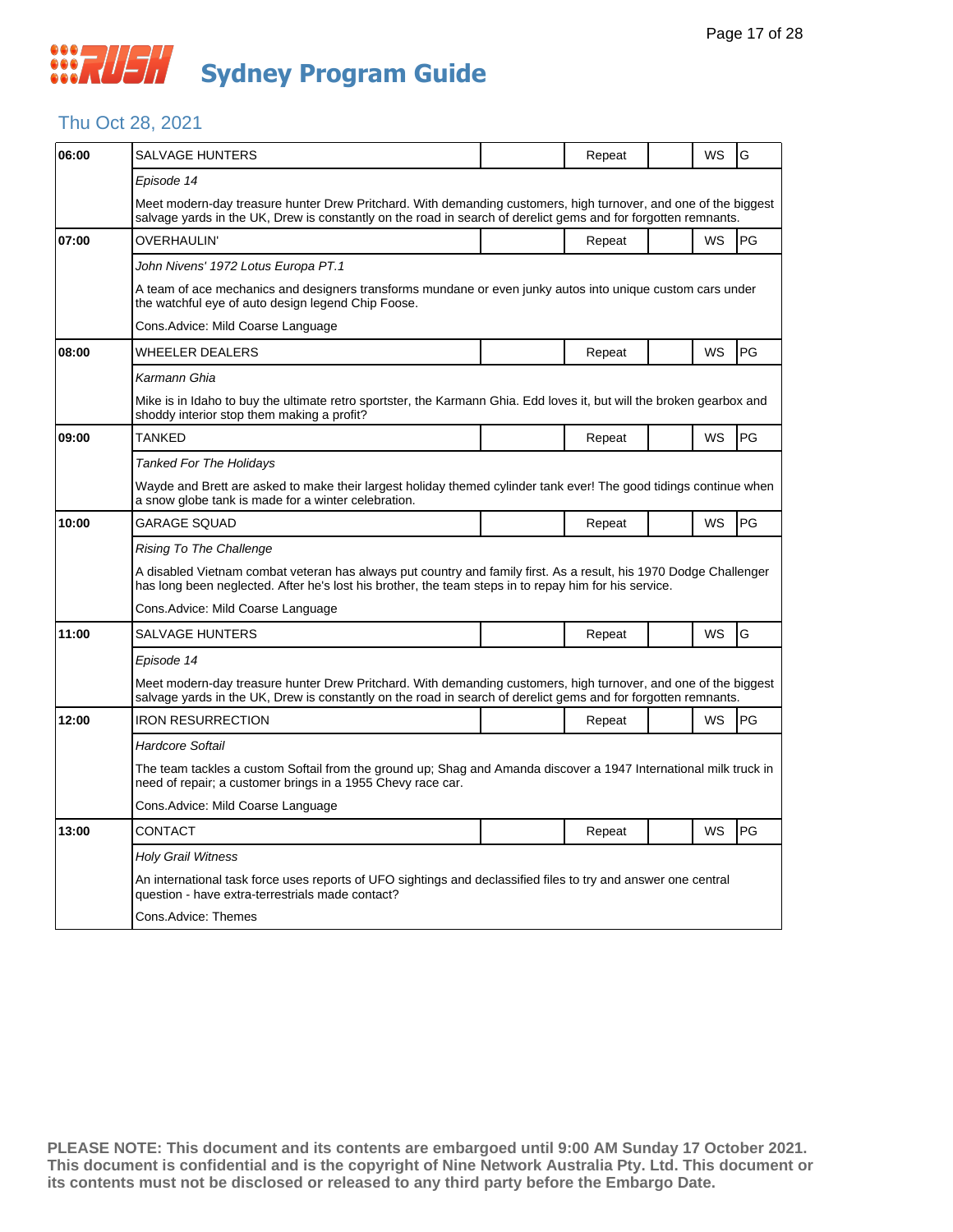## Thu Oct 28, 2021

| 14:00 | <b>WHEELER DEALERS</b>                                                                                                                                                                                                            |  | Repeat |  | WS        | PG |  |  |
|-------|-----------------------------------------------------------------------------------------------------------------------------------------------------------------------------------------------------------------------------------|--|--------|--|-----------|----|--|--|
|       | Karmann Ghia                                                                                                                                                                                                                      |  |        |  |           |    |  |  |
|       | Mike is in Idaho to buy the ultimate retro sportster, the Karmann Ghia. Edd loves it, but will the broken gearbox and<br>shoddy interior stop them making a profit?                                                               |  |        |  |           |    |  |  |
| 15:00 | <b>OVERHAULIN'</b>                                                                                                                                                                                                                |  | Repeat |  | WS        | PG |  |  |
|       | John Nivens' 1972 Lotus Europa PT.1                                                                                                                                                                                               |  |        |  |           |    |  |  |
|       | A team of ace mechanics and designers transforms mundane or even junky autos into unique custom cars under<br>the watchful eye of auto design legend Chip Foose.                                                                  |  |        |  |           |    |  |  |
|       | Cons. Advice: Mild Coarse Language                                                                                                                                                                                                |  |        |  |           |    |  |  |
| 16:00 | <b>GARAGE SOUAD</b>                                                                                                                                                                                                               |  | Repeat |  | WS        | PG |  |  |
|       | Trans-am Tragedy                                                                                                                                                                                                                  |  |        |  |           |    |  |  |
|       | The squad tries to rescue a 1977 Pontiac Firebird Trans Am in need of engine work, new brakes and a complete<br>interior rebuild.                                                                                                 |  |        |  |           |    |  |  |
|       | Cons. Advice: Mild Coarse Language                                                                                                                                                                                                |  |        |  |           |    |  |  |
| 16:30 | <b>SALVAGE HUNTERS</b>                                                                                                                                                                                                            |  | Repeat |  | <b>WS</b> | G  |  |  |
|       | Episode 14                                                                                                                                                                                                                        |  |        |  |           |    |  |  |
|       | Meet modern-day treasure hunter Drew Pritchard. With demanding customers, high turnover, and one of the biggest<br>salvage yards in the UK, Drew is constantly on the road in search of derelict gems and for forgotten remnants. |  |        |  |           |    |  |  |
| 17:30 | <b>TANKED</b>                                                                                                                                                                                                                     |  | Repeat |  | <b>WS</b> | PG |  |  |
|       | <b>Tanked For The Holidays</b>                                                                                                                                                                                                    |  |        |  |           |    |  |  |
|       | Wayde and Brett are asked to make their largest holiday themed cylinder tank ever! The good tidings continue when<br>a snow globe tank is made for a winter celebration.                                                          |  |        |  |           |    |  |  |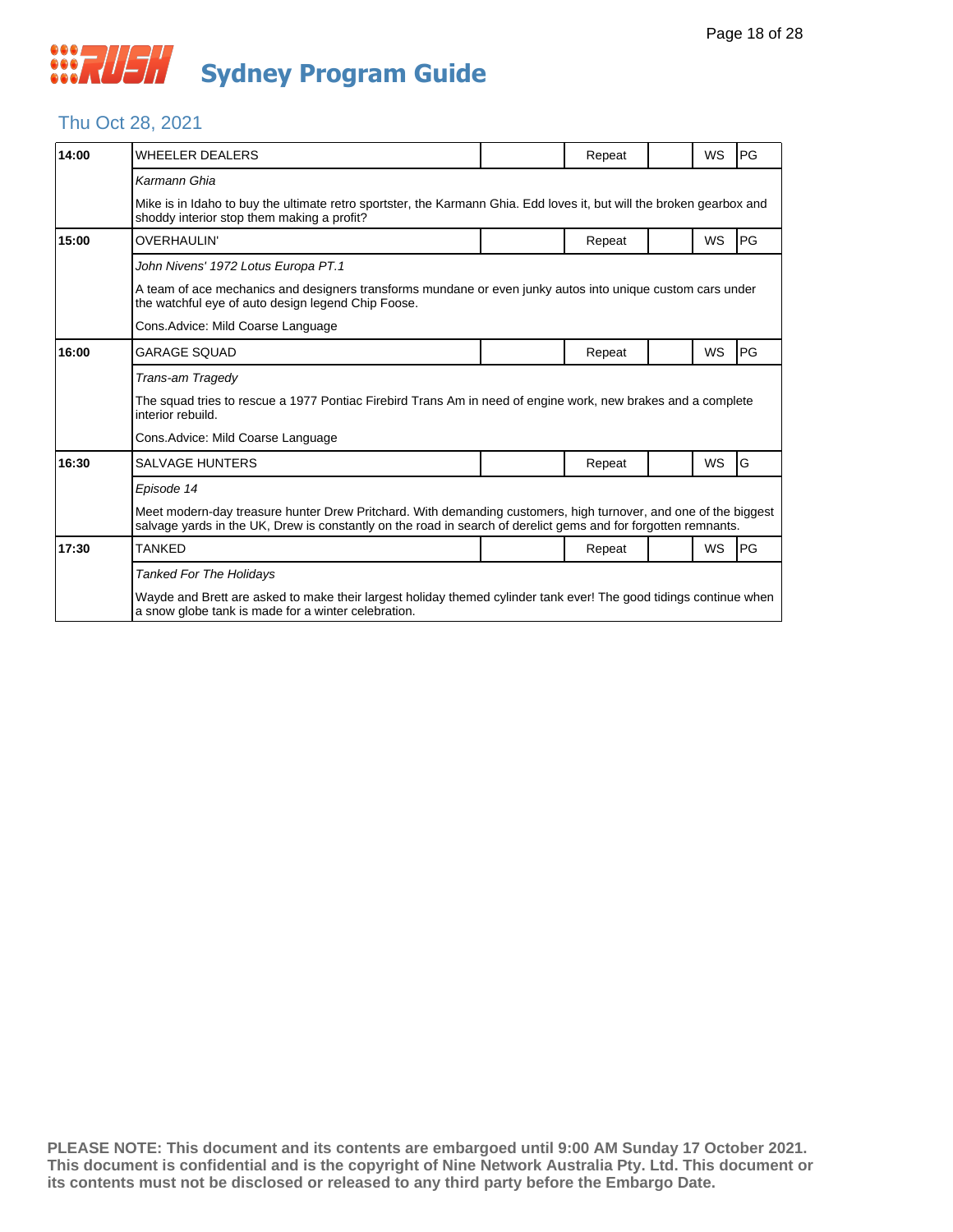## **WAUSH Sydney Program Guide**

## Thu Oct 28, 2021

| 18:30 | WHEELER DEALERS                                                                                                                                                                                                                                                                                                |  | Repeat |  | WS        | PG |  |  |  |
|-------|----------------------------------------------------------------------------------------------------------------------------------------------------------------------------------------------------------------------------------------------------------------------------------------------------------------|--|--------|--|-----------|----|--|--|--|
|       | Karmann Ghia                                                                                                                                                                                                                                                                                                   |  |        |  |           |    |  |  |  |
|       | Mike is in Idaho to buy the ultimate retro sportster, the Karmann Ghia. Edd loves it, but will the broken gearbox and<br>shoddy interior stop them making a profit?                                                                                                                                            |  |        |  |           |    |  |  |  |
| 19:30 | <b>RESTO MY RIDE AUSTRALIA</b>                                                                                                                                                                                                                                                                                 |  | Repeat |  | WS        | G  |  |  |  |
|       | <b>Two For One Mustangs</b>                                                                                                                                                                                                                                                                                    |  |        |  |           |    |  |  |  |
|       | Resto's and Rods Garage had resto'd cars for Insurer LSV before so when they asked Dec to build a Custom 1968<br>Ford Mustang to be unveiled at a car show in only 10 weeks, he said yes. In the middle of the build the team head to<br>SEMA in Las Vegas and come back to more work than what they expected. |  |        |  |           |    |  |  |  |
| 20:30 | <b>STREET OUTLAWS</b>                                                                                                                                                                                                                                                                                          |  |        |  | <b>WS</b> | M  |  |  |  |
|       | Dark Side of the Moon                                                                                                                                                                                                                                                                                          |  |        |  |           |    |  |  |  |
|       | In the world of Oklahoma City street racing, you're nothing if you're not on "The List". Who has what it takes to be #1<br>when the competition is this fierce, fast and merciless? The stakes are high and the risks are higher in Street<br>Outlaws.                                                         |  |        |  |           |    |  |  |  |
|       | Cons. Advice: Adult Themes, Some Coarse Language                                                                                                                                                                                                                                                               |  |        |  |           |    |  |  |  |
| 21:30 | STREET OUTLAWS: NO PREP KINGS                                                                                                                                                                                                                                                                                  |  |        |  | WS        | M  |  |  |  |
|       | No Prep, No Problem                                                                                                                                                                                                                                                                                            |  |        |  |           |    |  |  |  |
|       | All eyes are on team NOLA as they roll into St. Louis determined to prove their win wasn't a fluke.                                                                                                                                                                                                            |  |        |  |           |    |  |  |  |
|       | Cons. Advice: Mature Themes, Some Coarse Language                                                                                                                                                                                                                                                              |  |        |  |           |    |  |  |  |
| 22:30 | <b>TEXAS METAL</b>                                                                                                                                                                                                                                                                                             |  | Repeat |  | WS        | M  |  |  |  |
|       | Earl Campbell's Custom Cadillac                                                                                                                                                                                                                                                                                |  |        |  |           |    |  |  |  |
|       | Hall of Fame running back Earl Campbell arrives with the body and parts of a 1949 Cadillac, and the crew is<br>honored to create a ground-up build for the local legend; a 1940 F-100 build snowballs into a much bigger job.                                                                                  |  |        |  |           |    |  |  |  |
|       | Cons. Advice: Some Coarse Language                                                                                                                                                                                                                                                                             |  |        |  |           |    |  |  |  |
| 23:30 | <b>RESTO MY RIDE AUSTRALIA</b>                                                                                                                                                                                                                                                                                 |  | Repeat |  | WS        | G  |  |  |  |
|       | <b>Two For One Mustangs</b>                                                                                                                                                                                                                                                                                    |  |        |  |           |    |  |  |  |
|       | Resto's and Rods Garage had resto'd cars for Insurer LSV before so when they asked Dec to build a Custom 1968<br>Ford Mustang to be unveiled at a car show in only 10 weeks, he said yes. In the middle of the build the team head to<br>SEMA in Las Vegas and come back to more work than what they expected. |  |        |  |           |    |  |  |  |
| 00:30 | <b>STREET OUTLAWS</b>                                                                                                                                                                                                                                                                                          |  | Repeat |  | WS        | M  |  |  |  |
|       | Dark Side of the Moon                                                                                                                                                                                                                                                                                          |  |        |  |           |    |  |  |  |
|       | In the world of Oklahoma City street racing, you're nothing if you're not on "The List". Who has what it takes to be #1<br>when the competition is this fierce, fast and merciless? The stakes are high and the risks are higher in Street<br>Outlaws.                                                         |  |        |  |           |    |  |  |  |
|       | Cons. Advice: Adult Themes, Some Coarse Language                                                                                                                                                                                                                                                               |  |        |  |           |    |  |  |  |
| 01:30 | STREET OUTLAWS: NO PREP KINGS                                                                                                                                                                                                                                                                                  |  | Repeat |  | WS        | M  |  |  |  |
|       | No Prep, No Problem                                                                                                                                                                                                                                                                                            |  |        |  |           |    |  |  |  |
|       | All eyes are on team NOLA as they roll into St. Louis determined to prove their win wasn't a fluke.                                                                                                                                                                                                            |  |        |  |           |    |  |  |  |
|       | Cons. Advice: Mature Themes, Some Coarse Language                                                                                                                                                                                                                                                              |  |        |  |           |    |  |  |  |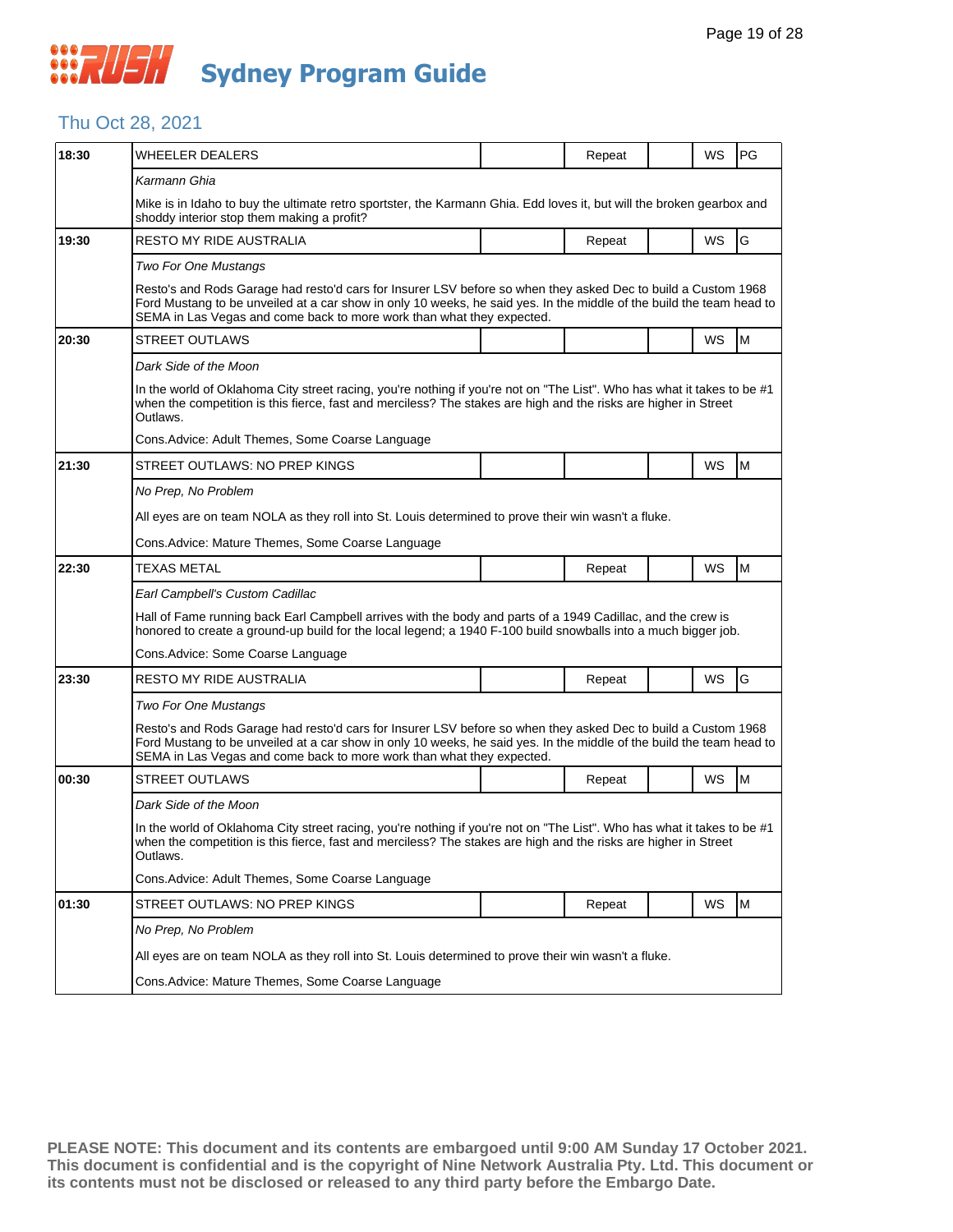## Thu Oct 28, 2021

| 02:30 | TANKED                                                                                                                                                                                                                                                 |  | Repeat |  | WS        | PG        |  |  |
|-------|--------------------------------------------------------------------------------------------------------------------------------------------------------------------------------------------------------------------------------------------------------|--|--------|--|-----------|-----------|--|--|
|       | Tanked For The Holidays                                                                                                                                                                                                                                |  |        |  |           |           |  |  |
|       | Wayde and Brett are asked to make their largest holiday themed cylinder tank ever! The good tidings continue when<br>a snow globe tank is made for a winter celebration.                                                                               |  |        |  |           |           |  |  |
| 03:30 | <b>SALVAGE HUNTERS</b>                                                                                                                                                                                                                                 |  | Repeat |  | <b>WS</b> | l G       |  |  |
|       | Episode 14                                                                                                                                                                                                                                             |  |        |  |           |           |  |  |
|       | Meet modern-day treasure hunter Drew Pritchard. With demanding customers, high turnover, and one of the biggest<br>salvage yards in the UK, Drew is constantly on the road in search of derelict gems and for forgotten remnants.                      |  |        |  |           |           |  |  |
| 04:30 | <b>GARAGE SOUAD</b>                                                                                                                                                                                                                                    |  | Repeat |  | <b>WS</b> | <b>PG</b> |  |  |
|       | Trans-am Tragedy                                                                                                                                                                                                                                       |  |        |  |           |           |  |  |
|       | The squad tries to rescue a 1977 Pontiac Firebird Trans Am in need of engine work, new brakes and a complete<br>interior rebuild.                                                                                                                      |  |        |  |           |           |  |  |
|       | Cons. Advice: Mild Coarse Language                                                                                                                                                                                                                     |  |        |  |           |           |  |  |
| 05:00 | <b>STREET OUTLAWS</b>                                                                                                                                                                                                                                  |  | Repeat |  | <b>WS</b> | IM.       |  |  |
|       | Dark Side of the Moon                                                                                                                                                                                                                                  |  |        |  |           |           |  |  |
|       | In the world of Oklahoma City street racing, you're nothing if you're not on "The List". Who has what it takes to be #1<br>when the competition is this fierce, fast and merciless? The stakes are high and the risks are higher in Street<br>Outlaws. |  |        |  |           |           |  |  |
|       | Cons. Advice: Adult Themes, Some Coarse Language                                                                                                                                                                                                       |  |        |  |           |           |  |  |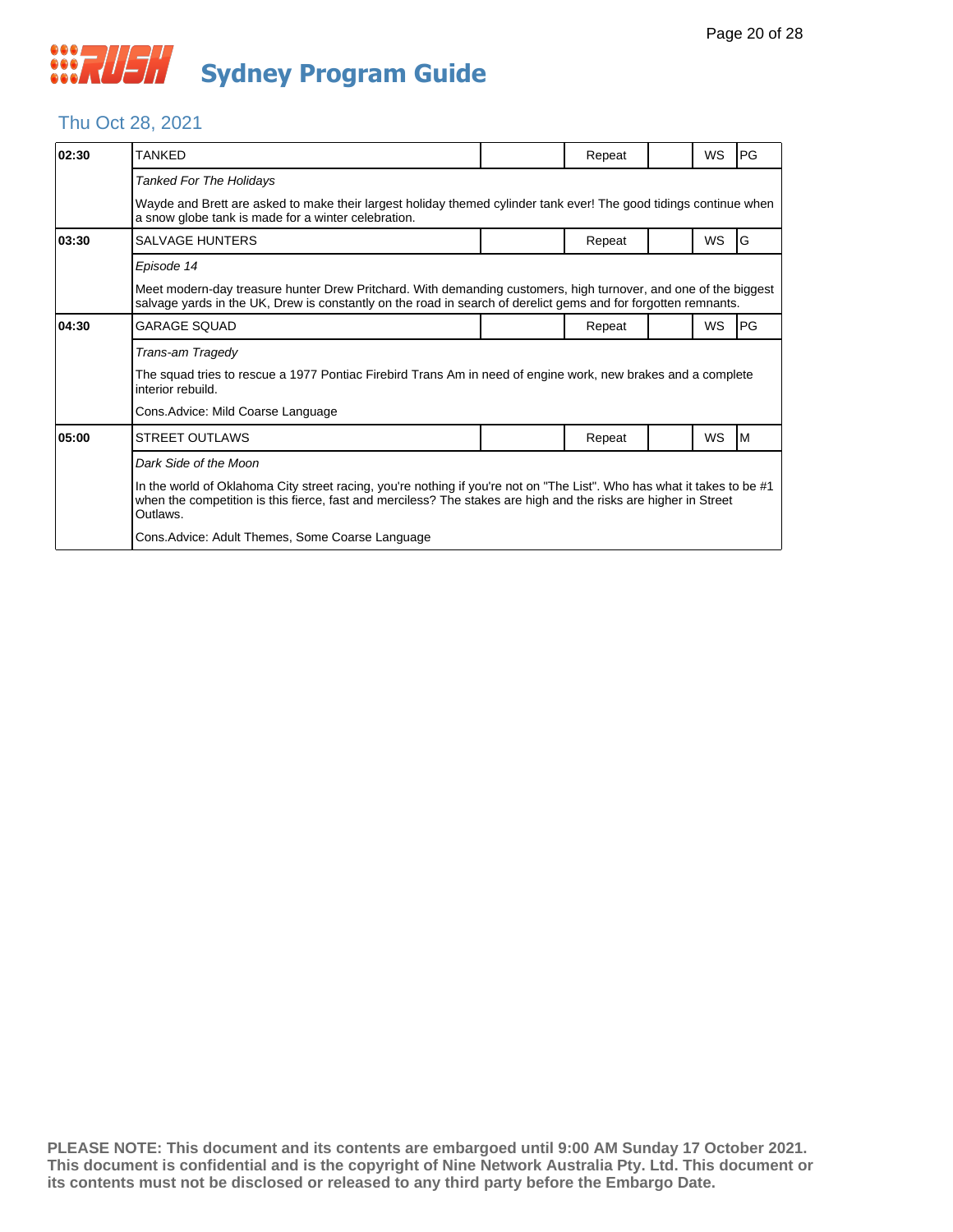#### Fri Oct 29, 2021

| 06:00 | GARAGE SQUAD                                                                                                                                                                                                                                                                                                   |  | Repeat |  | WS        | PG |  |  |
|-------|----------------------------------------------------------------------------------------------------------------------------------------------------------------------------------------------------------------------------------------------------------------------------------------------------------------|--|--------|--|-----------|----|--|--|
|       | Rising To The Challenge                                                                                                                                                                                                                                                                                        |  |        |  |           |    |  |  |
|       | A disabled Vietnam combat veteran has always put country and family first. As a result, his 1970 Dodge Challenger<br>has long been neglected. After he's lost his brother, the team steps in to repay him for his service.                                                                                     |  |        |  |           |    |  |  |
|       | Cons. Advice: Mild Coarse Language                                                                                                                                                                                                                                                                             |  |        |  |           |    |  |  |
| 07:00 | OVERHAULIN'                                                                                                                                                                                                                                                                                                    |  | Repeat |  | WS        | PG |  |  |
|       | John Nivens' 1972 Lotus Europa PT.2                                                                                                                                                                                                                                                                            |  |        |  |           |    |  |  |
|       | A team of ace mechanics and designers transforms mundane or even junky autos into unique custom cars under<br>the watchful eye of auto design legend Chip Foose.                                                                                                                                               |  |        |  |           |    |  |  |
|       | Cons. Advice: Mild Coarse Language                                                                                                                                                                                                                                                                             |  |        |  |           |    |  |  |
| 08:00 | <b>WHEELER DEALERS</b>                                                                                                                                                                                                                                                                                         |  | Repeat |  | WS        | PG |  |  |
|       | <b>Bel Air</b>                                                                                                                                                                                                                                                                                                 |  |        |  |           |    |  |  |
|       | Mike gets a great deal on a classic '57 Chevy, and Edd does a great job on restoring it but they question if they have<br>made an expensive mistake with their colour choice.                                                                                                                                  |  |        |  |           |    |  |  |
| 09:00 | TANKED                                                                                                                                                                                                                                                                                                         |  | Repeat |  | WS        | PG |  |  |
|       | <b>Playing Favorites!</b>                                                                                                                                                                                                                                                                                      |  |        |  |           |    |  |  |
|       | Tanked dunks viewers into the high-decibel, family-owned business of Acrylic Tank Manufacturing (ATM), one of the<br>country's leading and most successful builders of aquariums.                                                                                                                              |  |        |  |           |    |  |  |
| 10:00 | RESTO MY RIDE AUSTRALIA                                                                                                                                                                                                                                                                                        |  | Repeat |  | WS        | G  |  |  |
|       | Two For One Mustangs                                                                                                                                                                                                                                                                                           |  |        |  |           |    |  |  |
|       | Resto's and Rods Garage had resto'd cars for Insurer LSV before so when they asked Dec to build a Custom 1968<br>Ford Mustang to be unveiled at a car show in only 10 weeks, he said yes. In the middle of the build the team head to<br>SEMA in Las Vegas and come back to more work than what they expected. |  |        |  |           |    |  |  |
| 11:00 | <b>SALVAGE HUNTERS</b>                                                                                                                                                                                                                                                                                         |  | Repeat |  | WS        | G  |  |  |
|       | Episode 15                                                                                                                                                                                                                                                                                                     |  |        |  |           |    |  |  |
|       | Meet modern-day treasure hunter Drew Pritchard. With demanding customers, high turnover, and one of the biggest<br>salvage yards in the UK, Drew is constantly on the road in search of derelict gems and for forgotten remnants.                                                                              |  |        |  |           |    |  |  |
| 12:00 | <b>GARAGE SQUAD</b>                                                                                                                                                                                                                                                                                            |  | Repeat |  | WS        | PG |  |  |
|       | Flood of Fords                                                                                                                                                                                                                                                                                                 |  |        |  |           |    |  |  |
|       | Two classic American automobiles, a 1963 Ford Galaxie and a 1966 Ford Mustang, sit in a garage awaiting much-<br>needed overhauls.                                                                                                                                                                             |  |        |  |           |    |  |  |
|       | Cons.Advice: Mild Coarse Language                                                                                                                                                                                                                                                                              |  |        |  |           |    |  |  |
| 13:00 | <b>ABALONE WARS</b>                                                                                                                                                                                                                                                                                            |  | Repeat |  | <b>WS</b> | PG |  |  |
|       | Take a look at the underwater escapades of valiant divers who risk their lives and plunge into the shark-dwelling<br>regions of the Southern Ocean, for precious abalone.                                                                                                                                      |  |        |  |           |    |  |  |
|       | Cons.Advice: Themes, Mild Coarse Language                                                                                                                                                                                                                                                                      |  |        |  |           |    |  |  |
|       |                                                                                                                                                                                                                                                                                                                |  |        |  |           |    |  |  |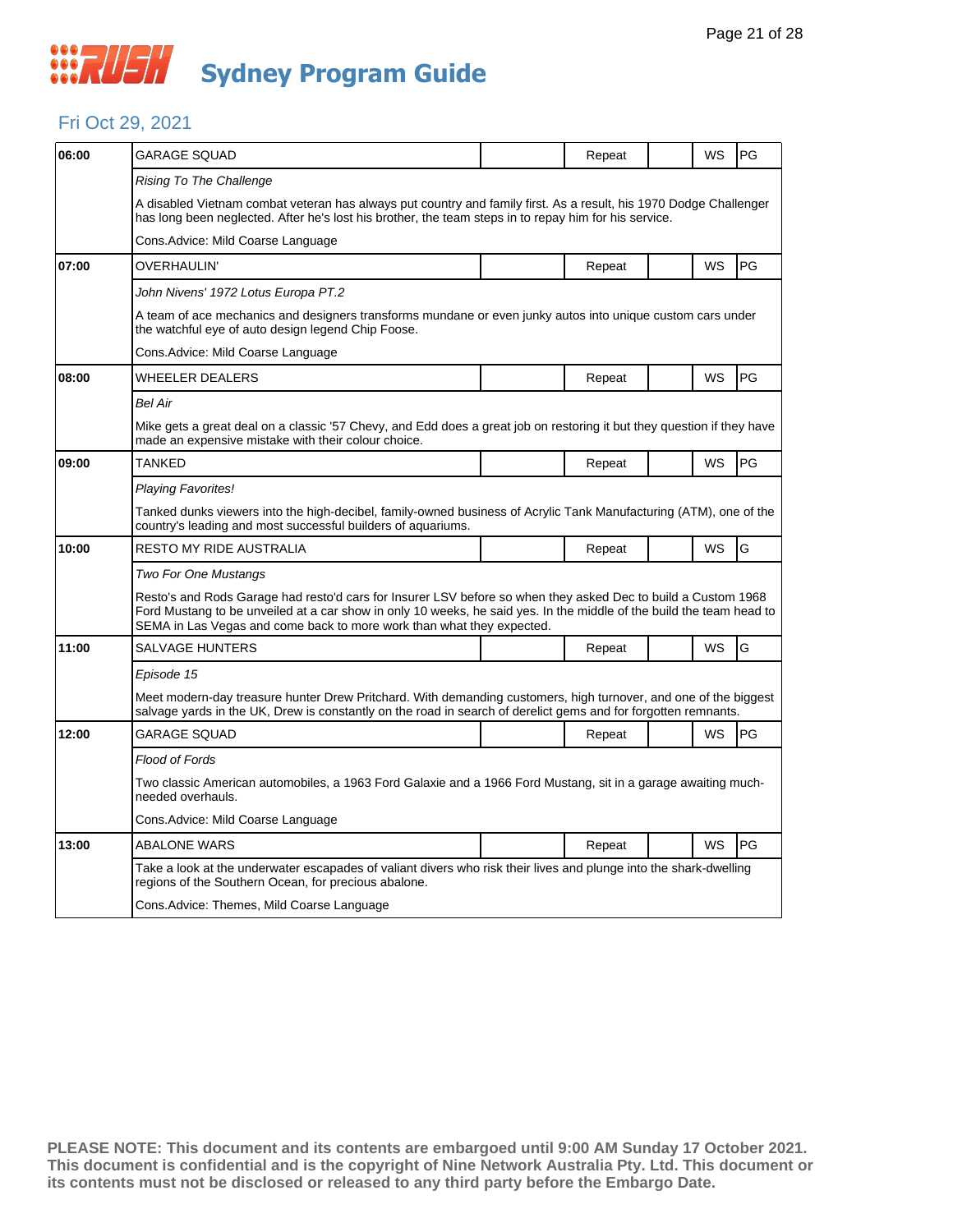

#### Fri Oct 29, 2021

| 14:00 | <b>WHEELER DEALERS</b>                                                                                                                                                                                                            |  | Repeat |  | WS        | PG |  |  |
|-------|-----------------------------------------------------------------------------------------------------------------------------------------------------------------------------------------------------------------------------------|--|--------|--|-----------|----|--|--|
|       | <b>Bel Air</b>                                                                                                                                                                                                                    |  |        |  |           |    |  |  |
|       | Mike gets a great deal on a classic '57 Chevy, and Edd does a great job on restoring it but they question if they have<br>made an expensive mistake with their colour choice.                                                     |  |        |  |           |    |  |  |
| 15:00 | <b>OVERHAULIN'</b>                                                                                                                                                                                                                |  | Repeat |  | WS        | PG |  |  |
|       | John Nivens' 1972 Lotus Europa PT.2                                                                                                                                                                                               |  |        |  |           |    |  |  |
|       | A team of ace mechanics and designers transforms mundane or even junky autos into unique custom cars under<br>the watchful eye of auto design legend Chip Foose.                                                                  |  |        |  |           |    |  |  |
|       | Cons. Advice: Mild Coarse Language                                                                                                                                                                                                |  |        |  |           |    |  |  |
| 16:00 | <b>GARAGE SOUAD</b>                                                                                                                                                                                                               |  | Repeat |  | WS        | PG |  |  |
|       | Camaro in Crisis                                                                                                                                                                                                                  |  |        |  |           |    |  |  |
|       | The crew tries to rescue a 1968 Chevy Camaro 327 convertible that needs an overhaul from bumper to bumper.                                                                                                                        |  |        |  |           |    |  |  |
|       | Cons. Advice: Mild Coarse Language                                                                                                                                                                                                |  |        |  |           |    |  |  |
| 16:30 | <b>SALVAGE HUNTERS</b>                                                                                                                                                                                                            |  | Repeat |  | WS        | G  |  |  |
|       | Episode 15                                                                                                                                                                                                                        |  |        |  |           |    |  |  |
|       | Meet modern-day treasure hunter Drew Pritchard. With demanding customers, high turnover, and one of the biggest<br>salvage yards in the UK, Drew is constantly on the road in search of derelict gems and for forgotten remnants. |  |        |  |           |    |  |  |
| 17:30 | <b>TANKFD</b>                                                                                                                                                                                                                     |  | Repeat |  | <b>WS</b> | PG |  |  |
|       | Playing Favorites!                                                                                                                                                                                                                |  |        |  |           |    |  |  |
|       | Tanked dunks viewers into the high-decibel, family-owned business of Acrylic Tank Manufacturing (ATM), one of the<br>country's leading and most successful builders of aquariums.                                                 |  |        |  |           |    |  |  |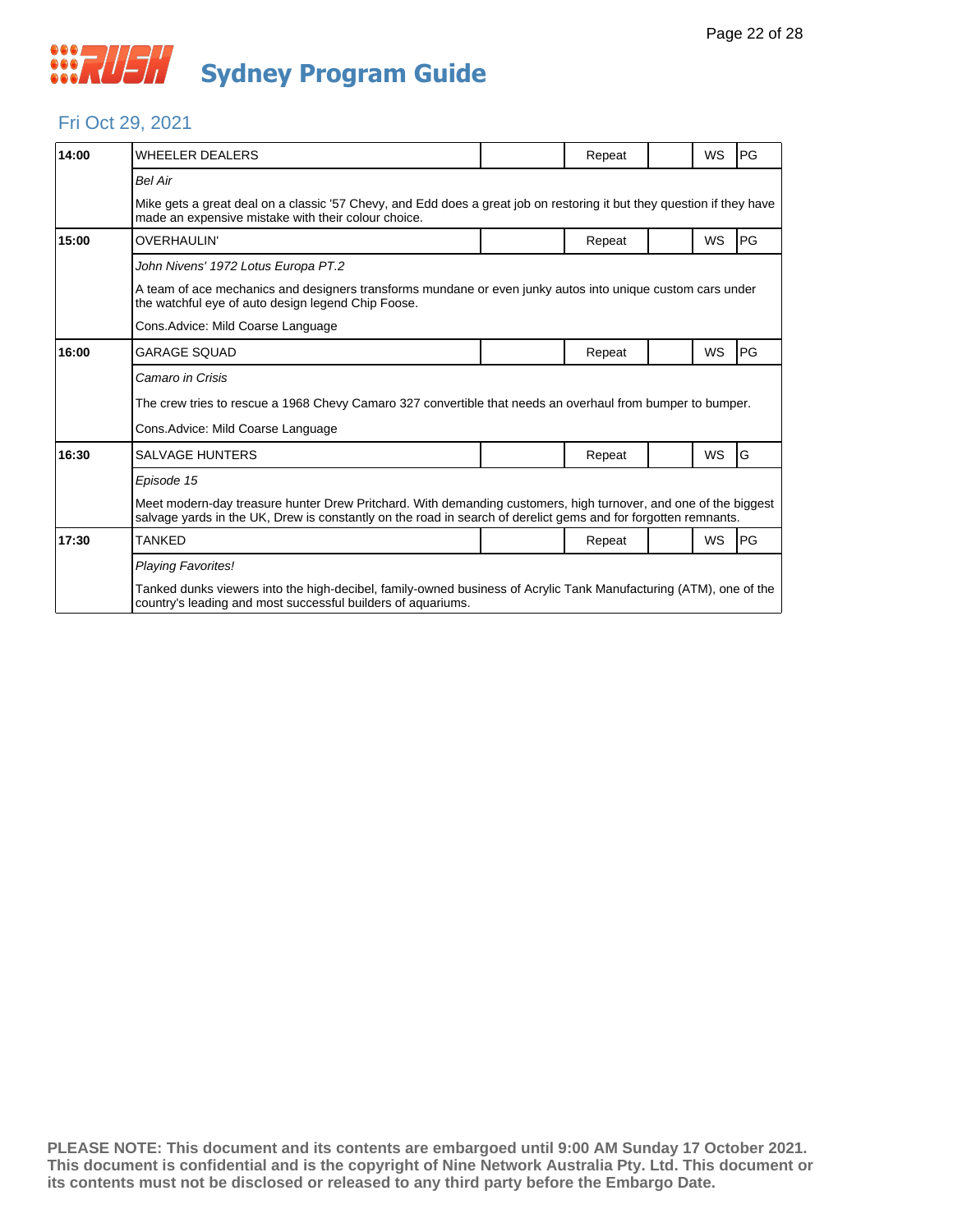

#### Fri Oct 29, 2021

| 18:30 | WHEELER DEALERS                                                                                                                                                                                                                                            |  | Repeat |  | WS        | PG |  |  |  |
|-------|------------------------------------------------------------------------------------------------------------------------------------------------------------------------------------------------------------------------------------------------------------|--|--------|--|-----------|----|--|--|--|
|       | <b>Bel Air</b>                                                                                                                                                                                                                                             |  |        |  |           |    |  |  |  |
|       | Mike gets a great deal on a classic '57 Chevy, and Edd does a great job on restoring it but they question if they have<br>made an expensive mistake with their colour choice.                                                                              |  |        |  |           |    |  |  |  |
| 19:30 | <b>EXPEDITION UNKNOWN: SEARCH FOR</b><br>THE AFTERLIFE                                                                                                                                                                                                     |  |        |  | WS        | M  |  |  |  |
|       | <b>Exploring the Great Beyond</b>                                                                                                                                                                                                                          |  |        |  |           |    |  |  |  |
|       | They say you only live once, but can we return from the abyss? In the Amazon, Josh meets a shaman who takes<br>him on a trip to the brink of the afterlife. Then a team of investigators guide him into one of the most haunted places<br>on Earth.        |  |        |  |           |    |  |  |  |
|       | Cons. Advice: Drug Use, Supernatural Themes                                                                                                                                                                                                                |  |        |  |           |    |  |  |  |
| 20:30 | EXPEDITION UNKNOWN                                                                                                                                                                                                                                         |  |        |  | WS        | PG |  |  |  |
|       | America's Lost WWII Hero                                                                                                                                                                                                                                   |  |        |  |           |    |  |  |  |
|       | Josh explores the case of lost World War II hero Gertrude "Tommy" Tompkins of the Women Air Force Service<br>Pilots, who went missing when her P-51 Mustang crashed. Josh joins search teams using cutting-edge technology<br>to bring the lost hero home. |  |        |  |           |    |  |  |  |
| 21:30 | TRUTH BEHIND THE MOON LANDING                                                                                                                                                                                                                              |  |        |  | WS        | M  |  |  |  |
|       | NASA Nazi Conspiracy                                                                                                                                                                                                                                       |  |        |  |           |    |  |  |  |
|       | Melvin, Jenkins and Bara revive the long-debunked idea that Apollo could not have passed through the Van Allen<br>radiation belts without harm. Dr Michael Walter demonstrates that only a small amount of shielding is needed.                            |  |        |  |           |    |  |  |  |
|       | Cons. Advice: Mature Themes, References to Violence                                                                                                                                                                                                        |  |        |  |           |    |  |  |  |
| 22:30 | BERING SEA GOLD                                                                                                                                                                                                                                            |  |        |  | WS        | M  |  |  |  |
|       | No Place Like Nome                                                                                                                                                                                                                                         |  |        |  |           |    |  |  |  |
|       | The Pomrenkes battle land and sea to vie for new gold-rich mining ground; Zeke and Emily risk life and careers in a<br>dangerous boating maneuver; Kris has one last chance to prove his mining skill if he wants to stay in Nome.                         |  |        |  |           |    |  |  |  |
|       | Cons. Advice: Some Coarse Language, Some Violence                                                                                                                                                                                                          |  |        |  |           |    |  |  |  |
| 23:30 | ICE COLD GOLD                                                                                                                                                                                                                                              |  | Repeat |  | <b>WS</b> | PG |  |  |  |
|       | <b>Facing the Beast</b>                                                                                                                                                                                                                                    |  |        |  |           |    |  |  |  |
|       | The ICG crew invades Greenland to mine for gold, rubies and sapphires before the large mining companies arrive.                                                                                                                                            |  |        |  |           |    |  |  |  |
|       | Cons. Advice: Mild Coarse Language                                                                                                                                                                                                                         |  |        |  |           |    |  |  |  |
| 00:30 | EXPEDITION UNKNOWN: SEARCH FOR<br>THE AFTERLIFE                                                                                                                                                                                                            |  | Repeat |  | WS        | M  |  |  |  |
|       | <b>Exploring the Great Beyond</b>                                                                                                                                                                                                                          |  |        |  |           |    |  |  |  |
|       | They say you only live once, but can we return from the abyss? In the Amazon, Josh meets a shaman who takes<br>him on a trip to the brink of the afterlife. Then a team of investigators guide him into one of the most haunted places<br>on Earth.        |  |        |  |           |    |  |  |  |
|       | Cons. Advice: Drug Use, Supernatural Themes                                                                                                                                                                                                                |  |        |  |           |    |  |  |  |
| 01:30 | EXPEDITION UNKNOWN                                                                                                                                                                                                                                         |  | Repeat |  | WS        | PG |  |  |  |
|       | America's Lost WWII Hero                                                                                                                                                                                                                                   |  |        |  |           |    |  |  |  |
|       | Josh explores the case of lost World War II hero Gertrude "Tommy" Tompkins of the Women Air Force Service<br>Pilots, who went missing when her P-51 Mustang crashed. Josh joins search teams using cutting-edge technology<br>to bring the lost hero home. |  |        |  |           |    |  |  |  |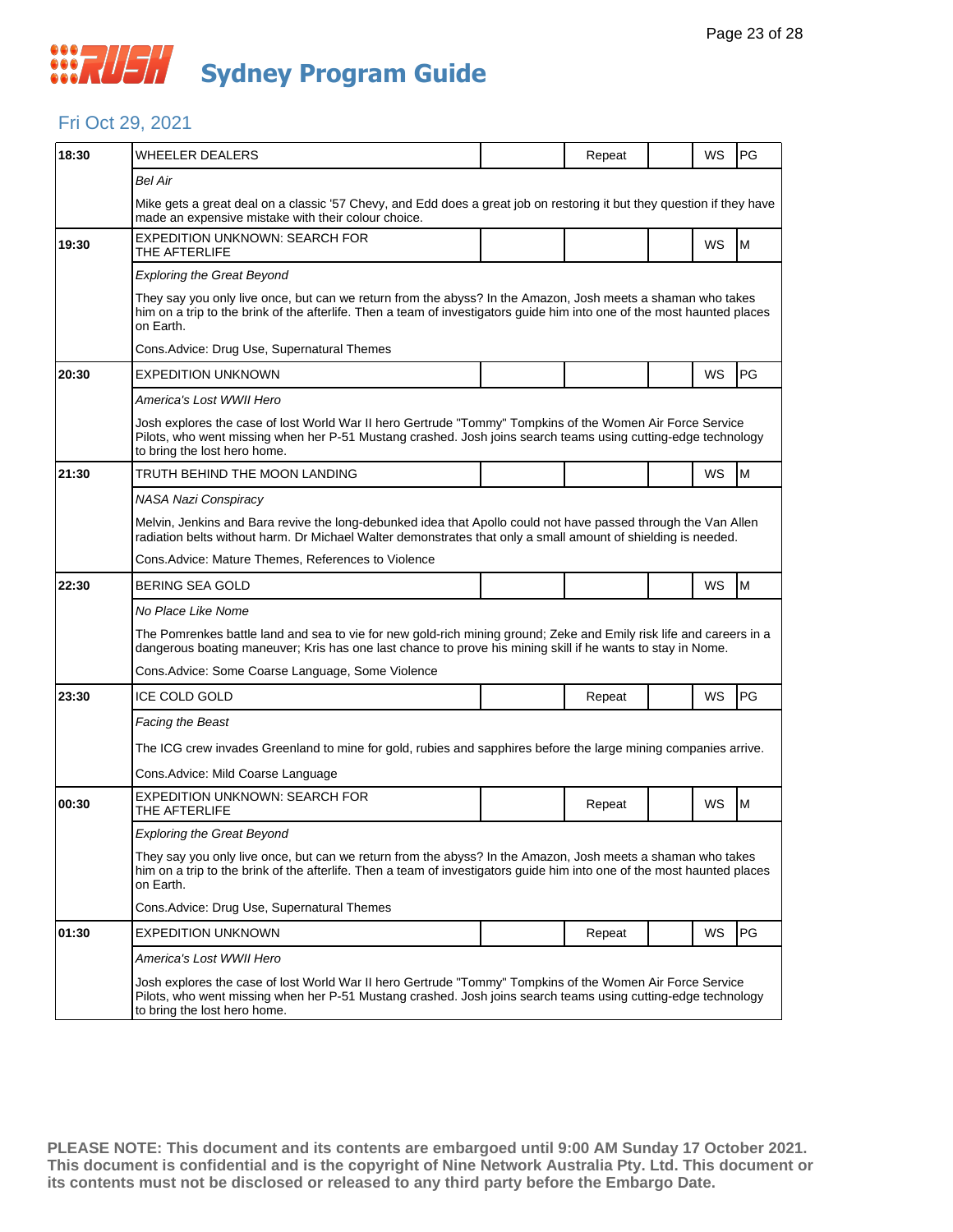

#### Fri Oct 29, 2021

| 02:30 | TRUTH BEHIND THE MOON LANDING                                                                                                                                                                                                                             |  | Repeat |  | WS        | M         |  |  |  |
|-------|-----------------------------------------------------------------------------------------------------------------------------------------------------------------------------------------------------------------------------------------------------------|--|--------|--|-----------|-----------|--|--|--|
|       | <b>NASA Nazi Conspiracy</b>                                                                                                                                                                                                                               |  |        |  |           |           |  |  |  |
|       | Melvin, Jenkins and Bara revive the long-debunked idea that Apollo could not have passed through the Van Allen<br>radiation belts without harm. Dr Michael Walter demonstrates that only a small amount of shielding is needed.                           |  |        |  |           |           |  |  |  |
|       | Cons. Advice: Mature Themes, References to Violence                                                                                                                                                                                                       |  |        |  |           |           |  |  |  |
| 03:30 | TREASURE QUEST SNAKE ISLAND                                                                                                                                                                                                                               |  | Repeat |  | <b>WS</b> | PG        |  |  |  |
|       | Fortune's Doorstop                                                                                                                                                                                                                                        |  |        |  |           |           |  |  |  |
|       | Hidden somewhere off the south eastern coast of Brazil could lie hundreds of millions of dollars-worth of lost Incan<br>gold. For 400 years, many have searched, fought and died looking for this elusive bounty. But all have failed to hold<br>onto it. |  |        |  |           |           |  |  |  |
|       | Cons. Advice: Scary Scenes, Mild Coarse Language                                                                                                                                                                                                          |  |        |  |           |           |  |  |  |
| 04:30 | <b>GARAGE SOUAD</b>                                                                                                                                                                                                                                       |  | Repeat |  | <b>WS</b> | <b>PG</b> |  |  |  |
|       | Camaro in Crisis                                                                                                                                                                                                                                          |  |        |  |           |           |  |  |  |
|       | The crew tries to rescue a 1968 Chevy Camaro 327 convertible that needs an overhaul from bumper to bumper.                                                                                                                                                |  |        |  |           |           |  |  |  |
|       | Cons. Advice: Mild Coarse Language                                                                                                                                                                                                                        |  |        |  |           |           |  |  |  |
| 05:00 | <b>EXPEDITION UNKNOWN: SEARCH FOR</b><br>THE AFTERLIFE                                                                                                                                                                                                    |  | Repeat |  | <b>WS</b> | M         |  |  |  |
|       | <b>Exploring the Great Beyond</b>                                                                                                                                                                                                                         |  |        |  |           |           |  |  |  |
|       | They say you only live once, but can we return from the abyss? In the Amazon, Josh meets a shaman who takes<br>him on a trip to the brink of the afterlife. Then a team of investigators guide him into one of the most haunted places<br>on Earth.       |  |        |  |           |           |  |  |  |
|       | Cons.Advice: Drug Use, Supernatural Themes                                                                                                                                                                                                                |  |        |  |           |           |  |  |  |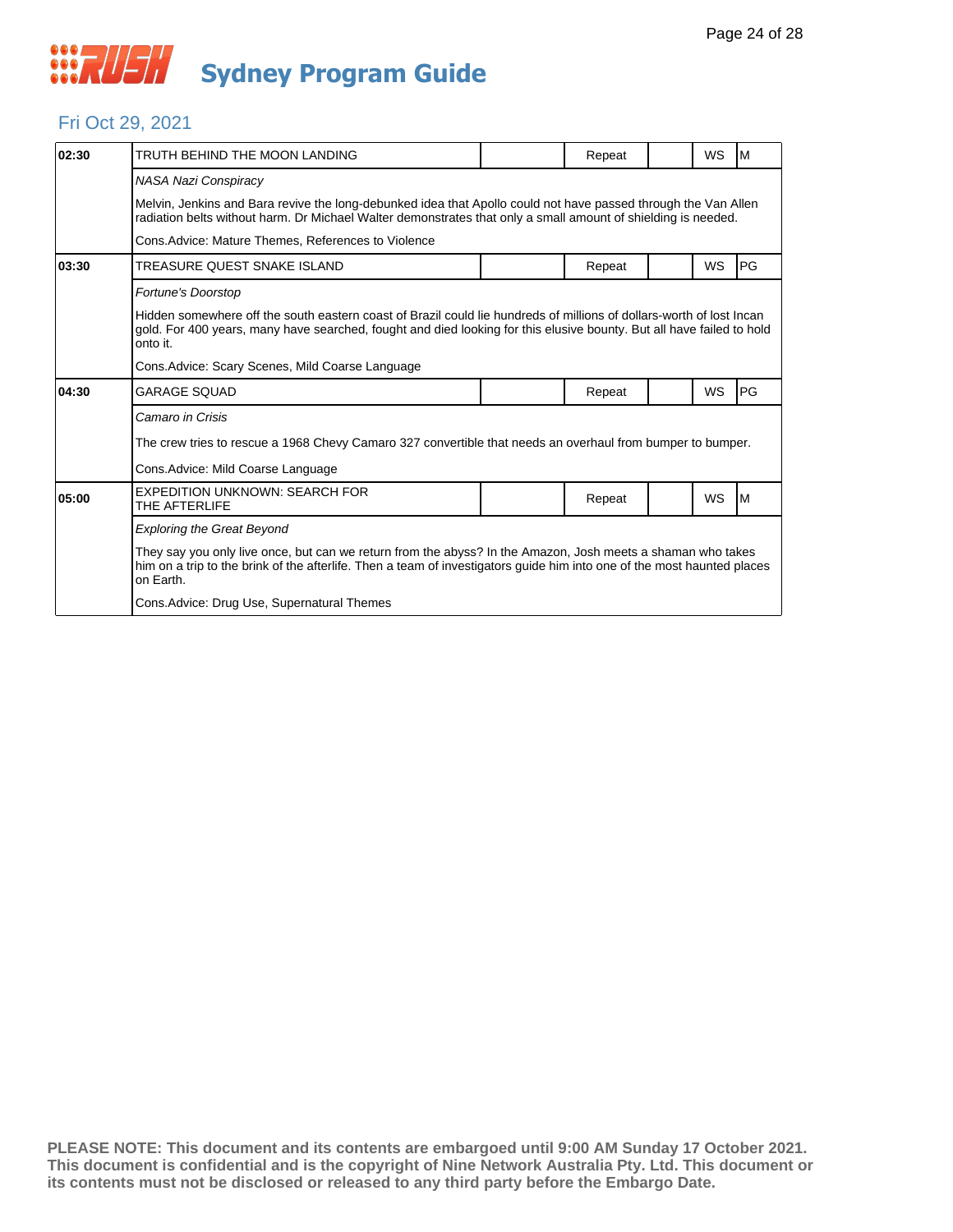## *CONSTRUSH* **Sydney Program Guide**

#### Sat Oct 30, 2021

| 06:00 | SALVAGE HUNTERS                                                                                                                                                                                                                                               |  | Repeat |  | WS        | <b>PG</b>  |  |  |
|-------|---------------------------------------------------------------------------------------------------------------------------------------------------------------------------------------------------------------------------------------------------------------|--|--------|--|-----------|------------|--|--|
|       | Meet modern-day treasure hunter Drew Pritchard. With demanding customers, high turnover, and one of the biggest<br>salvage yards in the UK, Drew is constantly on the road in search of derelict gems and for forgotten remnants.                             |  |        |  |           |            |  |  |
| 07:00 | OVERHAULIN'                                                                                                                                                                                                                                                   |  | Repeat |  | <b>WS</b> | PG         |  |  |
|       | A team of ace mechanics and designers transforms mundane or even junky autos into unique custom cars under<br>the watchful eye of auto design legend Chip Foose.                                                                                              |  |        |  |           |            |  |  |
|       | Cons.Advice: Mild Coarse Language                                                                                                                                                                                                                             |  |        |  |           |            |  |  |
| 08:00 | WHEELER DEALERS                                                                                                                                                                                                                                               |  | Repeat |  | WS        | <b>PG</b>  |  |  |
|       | Aston Martin                                                                                                                                                                                                                                                  |  |        |  |           |            |  |  |
|       | Mike gets a great deal on a tired old Aston Martin DB7. Can he and Edd restore this faded British masterpiece to its<br>former glory and sell it on for a profit?                                                                                             |  |        |  |           |            |  |  |
| 09:00 | TANKED                                                                                                                                                                                                                                                        |  | Repeat |  | WS        | <b>PG</b>  |  |  |
|       | <b>Shark Buffet!</b>                                                                                                                                                                                                                                          |  |        |  |           |            |  |  |
|       | Brett and Wayde travel to Wind Creek Casino in Alabama where the owners want an oversized centerpiece<br>aquarium that will require on-site assembly; pressure mounts when they want an additional tank for their buffet<br>marking this ATM's 10,000th tank. |  |        |  |           |            |  |  |
| 10:00 | <b>EXPEDITION UNKNOWN</b>                                                                                                                                                                                                                                     |  | Repeat |  | WS        | PG         |  |  |
|       | America's Lost WWII Hero                                                                                                                                                                                                                                      |  |        |  |           |            |  |  |
|       | Josh explores the case of lost World War II hero Gertrude "Tommy" Tompkins of the Women Air Force Service<br>Pilots, who went missing when her P-51 Mustang crashed. Josh joins search teams using cutting-edge technology<br>to bring the lost hero home.    |  |        |  |           |            |  |  |
| 11:00 | <b>SALVAGE HUNTERS</b>                                                                                                                                                                                                                                        |  | Repeat |  | <b>WS</b> | PG         |  |  |
|       | Meet modern-day treasure hunter Drew Pritchard. With demanding customers, high turnover, and one of the biggest<br>salvage yards in the UK, Drew is constantly on the road in search of derelict gems and for forgotten remnants.                             |  |        |  |           |            |  |  |
| 12:00 | GARAGE SQUAD                                                                                                                                                                                                                                                  |  | Repeat |  | WS        | PG         |  |  |
|       | 68 El Camino                                                                                                                                                                                                                                                  |  |        |  |           |            |  |  |
|       | A 1968 El Camino should be out cruising, not collecting dust in its owner's garage. But time is working against its<br>owner, who's just too busy to do the job right.                                                                                        |  |        |  |           |            |  |  |
|       | Cons. Advice: Mild Coarse Language                                                                                                                                                                                                                            |  |        |  |           |            |  |  |
| 12:30 | TREASURE QUEST SNAKE ISLAND                                                                                                                                                                                                                                   |  | Repeat |  | WS        | <b>IPG</b> |  |  |
|       | Fortune's Doorstop                                                                                                                                                                                                                                            |  |        |  |           |            |  |  |
|       | Hidden somewhere off the south eastern coast of Brazil could lie hundreds of millions of dollars-worth of lost Incan<br>gold. For 400 years, many have searched, fought and died looking for this elusive bounty. But all have failed to hold<br>onto it.     |  |        |  |           |            |  |  |
|       | Cons. Advice: Scary Scenes, Mild Coarse Language                                                                                                                                                                                                              |  |        |  |           |            |  |  |
| 13:30 | <b>IRON RESURRECTION</b>                                                                                                                                                                                                                                      |  | Repeat |  | <b>WS</b> | <b>PG</b>  |  |  |
|       | <b>Hardcore Softail</b>                                                                                                                                                                                                                                       |  |        |  |           |            |  |  |
|       | The team tackles a custom Softail from the ground up; Shag and Amanda discover a 1947 International milk truck in<br>need of repair; a customer brings in a 1955 Chevy race car.                                                                              |  |        |  |           |            |  |  |
|       | Cons. Advice: Mild Coarse Language                                                                                                                                                                                                                            |  |        |  |           |            |  |  |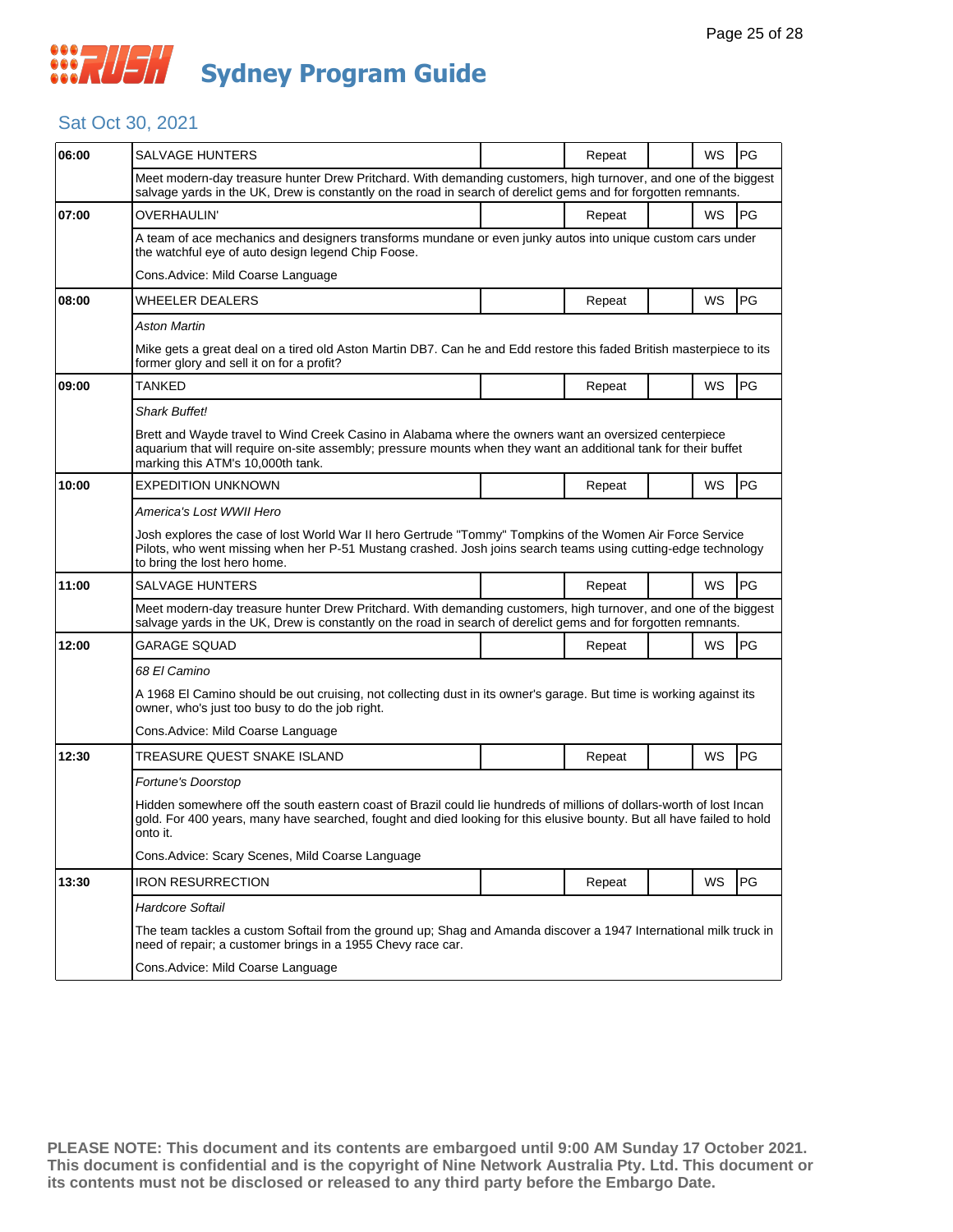

#### Sat Oct 30, 2021

| 14:30                              | <b>WHEELER DEALERS</b>                                                                                                                                                                                                                                        |  | Repeat |  | WS | PG |  |
|------------------------------------|---------------------------------------------------------------------------------------------------------------------------------------------------------------------------------------------------------------------------------------------------------------|--|--------|--|----|----|--|
|                                    | <b>Aston Martin</b>                                                                                                                                                                                                                                           |  |        |  |    |    |  |
|                                    | Mike gets a great deal on a tired old Aston Martin DB7. Can he and Edd restore this faded British masterpiece to its<br>former glory and sell it on for a profit?                                                                                             |  |        |  |    |    |  |
| 15:30                              | OVERHAULIN'                                                                                                                                                                                                                                                   |  | Repeat |  | WS | PG |  |
|                                    | A team of ace mechanics and designers transforms mundane or even junky autos into unique custom cars under<br>the watchful eye of auto design legend Chip Foose.                                                                                              |  |        |  |    |    |  |
| Cons. Advice: Mild Coarse Language |                                                                                                                                                                                                                                                               |  |        |  |    |    |  |
| 16:30                              | <b>TANKED</b>                                                                                                                                                                                                                                                 |  | Repeat |  | WS | PG |  |
|                                    | <b>Shark Buffet!</b>                                                                                                                                                                                                                                          |  |        |  |    |    |  |
|                                    | Brett and Wayde travel to Wind Creek Casino in Alabama where the owners want an oversized centerpiece<br>aquarium that will require on-site assembly; pressure mounts when they want an additional tank for their buffet<br>marking this ATM's 10,000th tank. |  |        |  |    |    |  |
| 17:30                              | <b>IRON RESURRECTION</b>                                                                                                                                                                                                                                      |  | Repeat |  | WS | PG |  |
|                                    | <b>Barbecued Bird</b>                                                                                                                                                                                                                                         |  |        |  |    |    |  |
|                                    | It's baptism by fire when Joe and the boys resurrect a scorched '73 Pontiac Firebird. Can Joe, Shag, and Amanda<br>resurrect this barbecued bird?                                                                                                             |  |        |  |    |    |  |
|                                    | Cons. Advice: Mild Coarse Language                                                                                                                                                                                                                            |  |        |  |    |    |  |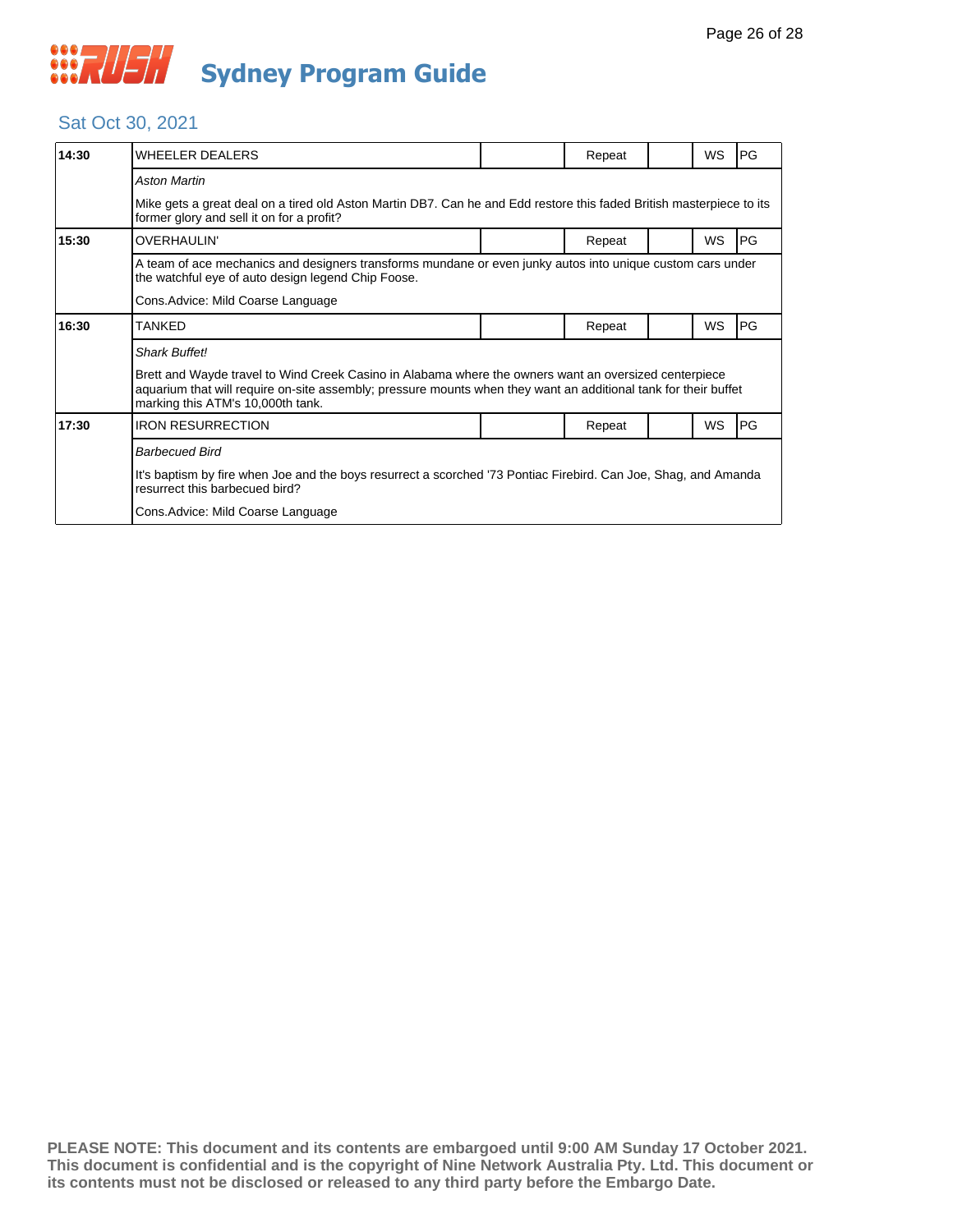## **WAUSH Sydney Program Guide**

#### Sat Oct 30, 2021

| 18:30 | ICE COLD GOLD                                                                                                                                                                                                                    |  | Repeat |  | WS        | PG |  |  |
|-------|----------------------------------------------------------------------------------------------------------------------------------------------------------------------------------------------------------------------------------|--|--------|--|-----------|----|--|--|
|       | Facing the Beast                                                                                                                                                                                                                 |  |        |  |           |    |  |  |
|       | The ICG crew invades Greenland to mine for gold, rubies and sapphires before the large mining companies arrive.                                                                                                                  |  |        |  |           |    |  |  |
|       | Cons.Advice: Mild Coarse Language                                                                                                                                                                                                |  |        |  |           |    |  |  |
| 19:30 | ALASKAN BUSH PEOPLE                                                                                                                                                                                                              |  |        |  | WS        | M  |  |  |
|       | The Buffalo Trail                                                                                                                                                                                                                |  |        |  |           |    |  |  |
|       | The Wolfpack seizes an opportunity to stockpile meat with their first-ever buffalo hunt. Brothers Noah and Bam are<br>left to build a mine-cooled meat locker and keep the ranch running in anticipation of the family's return. |  |        |  |           |    |  |  |
|       | Cons.Advice: Mature Themes, Hunting Violence                                                                                                                                                                                     |  |        |  |           |    |  |  |
| 20:30 | <b>ALASKA: THE LAST FRONTIER</b>                                                                                                                                                                                                 |  |        |  | WS        | M  |  |  |
|       | <b>The Monster Catch</b>                                                                                                                                                                                                         |  |        |  |           |    |  |  |
|       | The Kilcher family lives the frontier life in a homestead near Homer, Alaska, and deals with day-to-day challenges<br>without the use of modern amenities.                                                                       |  |        |  |           |    |  |  |
|       | Cons.Advice: Hunting Violence                                                                                                                                                                                                    |  |        |  |           |    |  |  |
| 21:30 | GOLD RUSH: DAVE TURIN'S LOST MINE                                                                                                                                                                                                |  | Repeat |  | WS        | M  |  |  |
|       | Gold Will Surrender                                                                                                                                                                                                              |  |        |  |           |    |  |  |
|       | Dave's crew is hunting for better ground and behind on their gold target. To turn their season around, Dave calls on<br>a mining legend for help searching for gold at the historic Birdseye mine in Montana.                    |  |        |  |           |    |  |  |
|       | Cons.Advice: Some Coarse Language                                                                                                                                                                                                |  |        |  |           |    |  |  |
| 22:30 | BERING SEA GOLD SPECIALS                                                                                                                                                                                                         |  | Repeat |  | <b>WS</b> | M  |  |  |
|       | Digging Deep                                                                                                                                                                                                                     |  |        |  |           |    |  |  |
|       | After five seasons on the Bering Sea, we recap the struggles and triumphs of the Pomrenke family, the star-crossed<br>lovers Zeke and Emily, Vernon's various crew issues, and the chaos that is the Fightin' Kellys.            |  |        |  |           |    |  |  |
|       | Cons.Advice: Some Coarse Language, Some Violence                                                                                                                                                                                 |  |        |  |           |    |  |  |
| 23:30 | ALASKAN BUSH PEOPLE                                                                                                                                                                                                              |  | Repeat |  | WS        | M  |  |  |
|       | The Buffalo Trail                                                                                                                                                                                                                |  |        |  |           |    |  |  |
|       | The Wolfpack seizes an opportunity to stockpile meat with their first-ever buffalo hunt. Brothers Noah and Bam are<br>left to build a mine-cooled meat locker and keep the ranch running in anticipation of the family's return. |  |        |  |           |    |  |  |
|       | Cons.Advice: Mature Themes, Hunting Violence                                                                                                                                                                                     |  |        |  |           |    |  |  |
| 00:30 | ALASKA: THE LAST FRONTIER                                                                                                                                                                                                        |  | Repeat |  | WS        | M  |  |  |
|       | <b>The Monster Catch</b>                                                                                                                                                                                                         |  |        |  |           |    |  |  |
|       | The Kilcher family lives the frontier life in a homestead near Homer, Alaska, and deals with day-to-day challenges<br>without the use of modern amenities.                                                                       |  |        |  |           |    |  |  |
|       | Cons.Advice: Hunting Violence                                                                                                                                                                                                    |  |        |  |           |    |  |  |